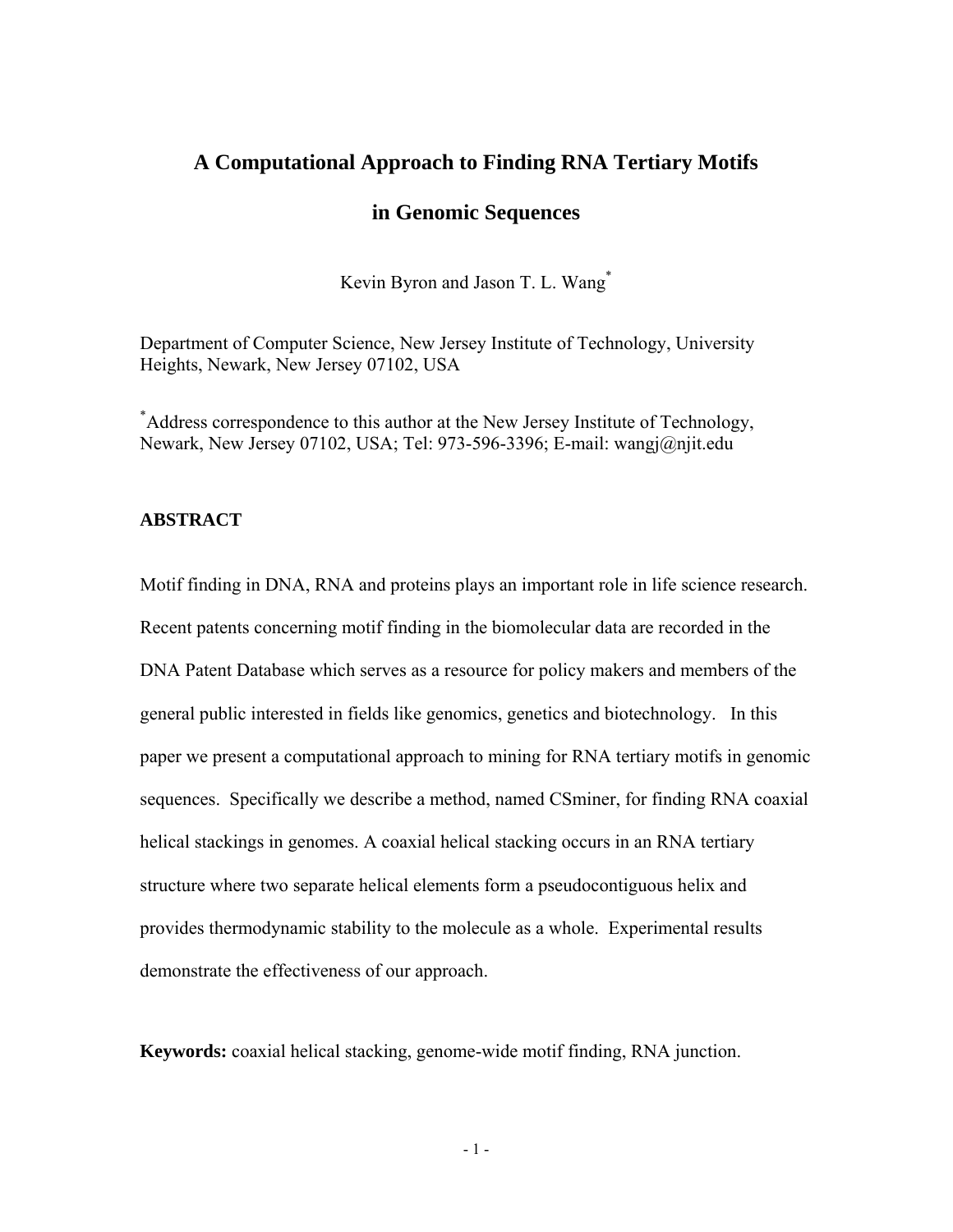## **INTRODUCTION**

Motif finding in DNA, RNA and proteins plays an important role in life science research. Table 1 lists some recent patents concerning motif finding in the biomolecular data. These patents are recorded in the DNA Patent Database [1]. Here we present a computational approach to mining for RNA tertiary motifs in genomic sequences. Specifically we describe a method, named CSminer (i.e. Coaxial helical Stacking miner), for finding coaxial helical stackings in genomes. A coaxial helical stacking occurs in an RNA tertiary structure where two separate helical elements form a pseudocontiguous helix [2]. Coaxial helical stacking motifs occur in several large RNA structures, including tRNA [3], pseudoknots [4], group II intron [5] and large ribosomal subunits [6][7][8]. Coaxial helical stackings provide thermodynamic stability to the molecule as a whole [9][10], and reduce the separation between loop regions within junctions [11]. Moreover, coaxial helical stacking interactions form cooperatively with long-range interactions in many RNAs [12] and are thus essential features that distinguish different junction topologies.

Research to unravel the mysteries of (non-coding) RNA is exciting. An unexpected preliminary result of the human ENCODE project indicates that whereas protein-coding sequences (i.e. coding RNA) occupy less than 2% of the human genome, close to 93% of the genome is transcribed into non-coding RNA [13]. The "RNA World" hypothesis proposes that life based on RNA pre-dates the current world of life based on DNA, RNA and proteins [14]. Specialized RNA literature continually emerges [15]. The function of RNA is believed to be closely associated with its 3D structure, which, by virtue of

 $-2$  -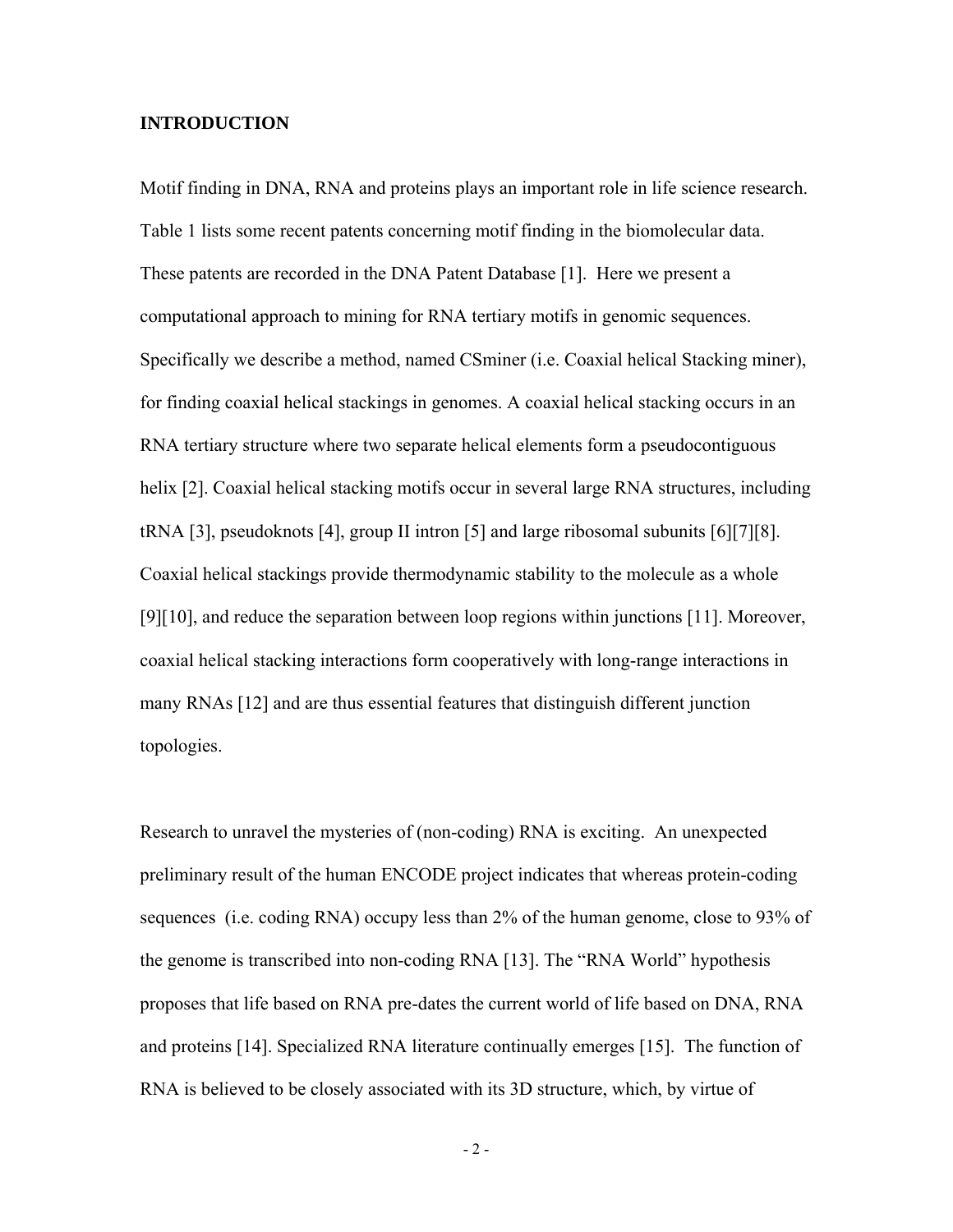| <b>Patent</b>  | <b>Inventor</b>      | <b>Title</b>                                                                                                        | <b>Issue Date</b> | <b>U.S. Class</b> | <b>Ref</b> |
|----------------|----------------------|---------------------------------------------------------------------------------------------------------------------|-------------------|-------------------|------------|
| N <sub>0</sub> |                      |                                                                                                                     |                   |                   | #          |
| 7884196        | Lawless              | Vaccine composition comprising methylated<br>DNA and immunomodulatory motifs                                        | 2011-02-08        | 536/23.1          | $[42]$     |
| 7622567        | Seeman, et<br>al.    | Multidimensional organization of<br>heteromolecules by robust DNA motifs                                            | 2009-11-24        | 536/23.1          | $[43]$     |
| 7294494        | Roca                 | Nucleic acids encoding mutants of MAW<br>motifs of RecA protein homologs                                            | $2007 - 11 - 13$  | 435/193           | $[44]$     |
| 7279324        | Barak, et<br>al.     | Nucleic acid encoding G-protein coupled<br>receptor with modified DRY motif                                         | 2007-10-09        | 435/320.1         | $[45]$     |
| 7101712        | Kondorosi,<br>et al. | Plant protein with repeated WD40 motifs,<br>nucleic acid coding for said protein, and uses<br>thereof               | 2006-09-05        | 435/468           | $[46]$     |
| 6919438        | Alliel, et<br>al.    | Nucleic sequence and deduced protein<br>sequence family with human endogenous<br>retroviral motifs, and their uses  | 2005-07-19        | 536/23.1          | [47]       |
| 6774213        | Roca                 | Mutants of MAW motifs of RecA protein<br>homologs, methods of making them, and<br>their uses                        | 2004-08-10        | 530/350           | [48]       |
| 6355426        | Prescott             | Methods for the characterization and<br>selection of RNA target motifs that bind<br>compounds of pharmaceutical use | 2002-03-12        | 435/6             | $[49]$     |
| 6300483        | Ludwig, et<br>al.    | Compositions inducing cleavage of RNA<br>motifs                                                                     | 2001-10-09        | 536/23.1          | [50]       |

**Table 1.** Selected Patents for Motif Finding in Biomolecular Data

canonical Watson-Crick base pairing (i.e. AU, GC) and wobble base pairing (i.e. GU), is largely determined by its 2D structure [16][17][18]. Many 2D structure prediction tools are available. One of the more highly regarded of these tools is Infernal [19] which has been, and continues to be, frequently cited [20][21][22][23]. Infernal applies stochastic context-free grammar methodology to efficiently predict 2D structures in genome-wide searches [24][25][26]. Databases detailing the 3D structure and features of RNA continue to grow [27][28]. Special interest is paid to RNA junctions [29][30] in which there are one or more coaxial helical stackings [31][32][33]. Statistical analysis approaches, in particular ensemble-based approaches, have been successful in non-life sciences applications [34][35]. Recently, these ensemble-based approaches have been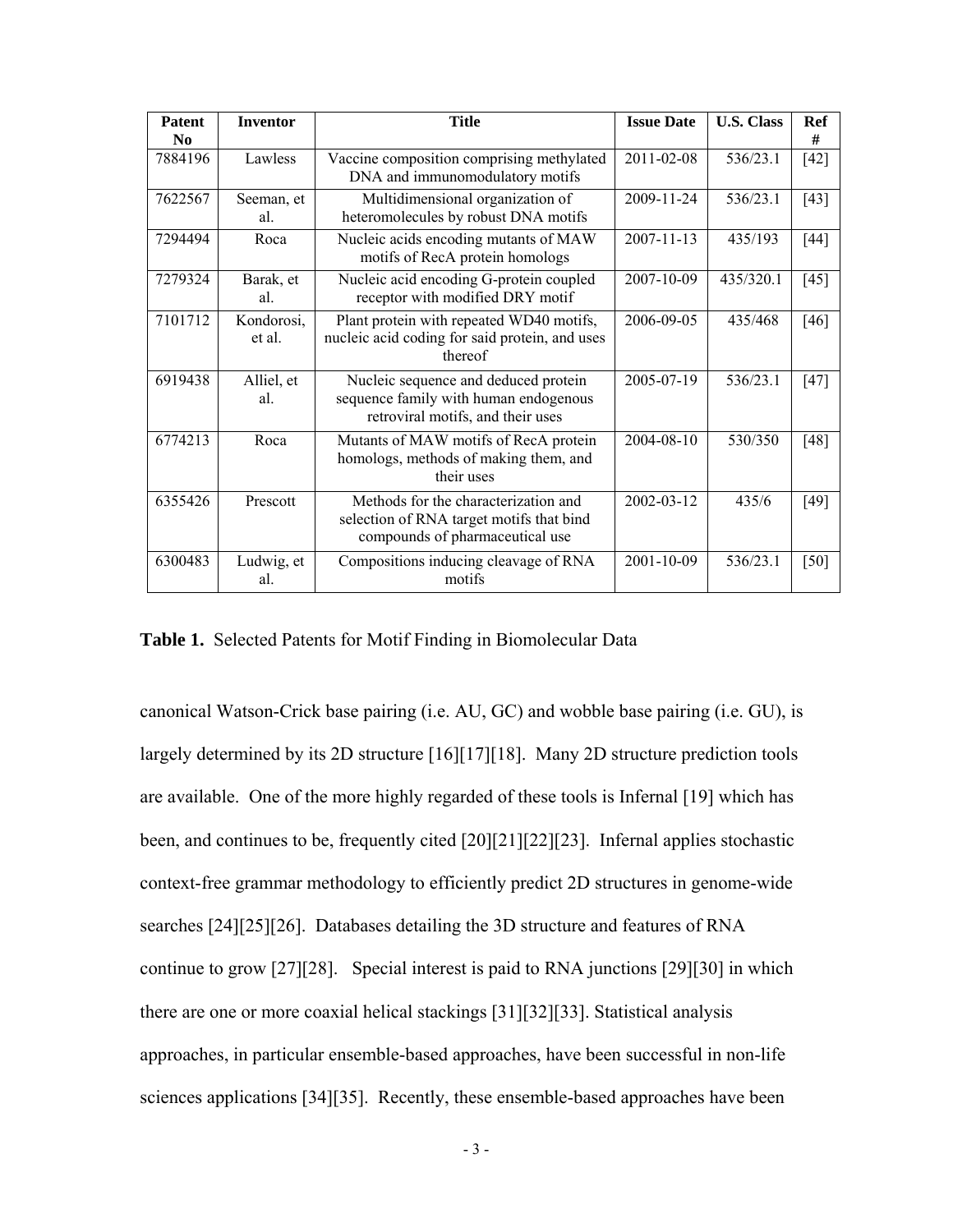successful in the field of bioinformatics [36][37][38][39][40][41][42]. Our Junction Explorer tool applies an ensemble-based approach, namely random forests, to predict the existence of a coaxial helical stacking in 3-way and higher-order RNA junctions [2]. In this work, we extend the functionality of Infernal to create a tool, named CSminer, which can efficiently predict the existence of coaxial helical stacks in genomes. This is accomplished by invoking Junction Explorer within Infernal and filtering Infernal results appropriately. Changes to the Infernal source code are available from the authors upon request.

### **MATERIAL AND METHODS**

### **3-Way Junction Data Set**

For this work, we selected samples from known RNA 3-way junctions [19]. In [2], we present a table of attribute-value pairs describing 110 distinct RNA 3-way junctions confirmed in available crystal structures. Each 3-way junction contains a multi-branch loop (i.e. MBL) within the RNA molecule. An MBL is a naturally occurring structure in an RNA molecule and represents a junction of three or more helices. Each unique junction is assigned a sequential identifier, i.e. **Serial**, ranging from 0 through 109. The crystal structure containing the junction is identified by the attribute **PDB** representing an ID in PDB [27]. The type of RNA molecule is shown by the **RNA Type** attribute. The topology of each 3-way junction is identified by the **Family** code A, B or C [51]. The coaxial helical stacking status of each junction is given by the **Coaxial** attribute value which identifies the stacks, or helices, that share a common axis. A helix is represented in the form "Hn" where "n" is a number from 1 to 3 for each unique helix in the 3-way

 $-4-$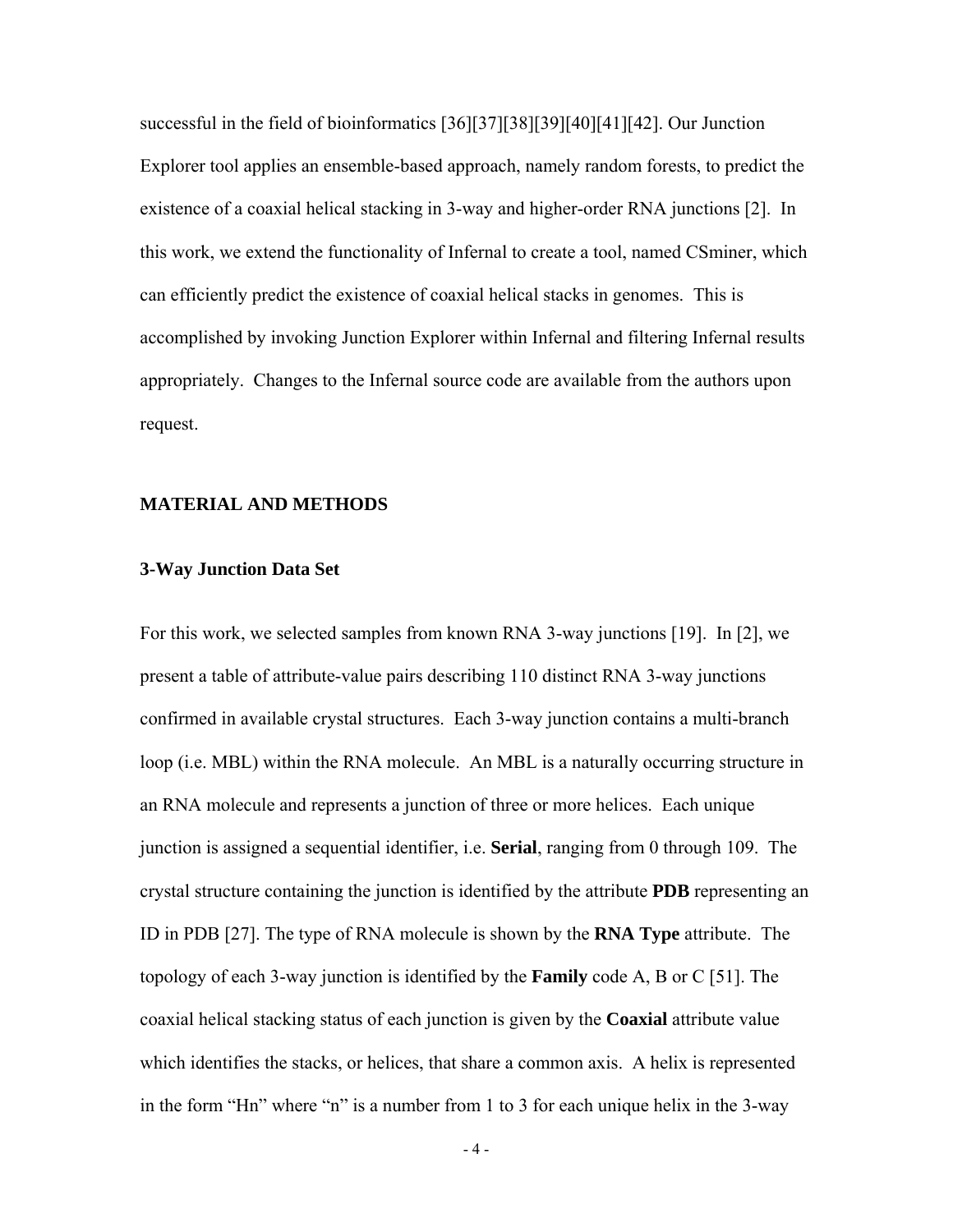junction. H1 represents the helix whose base pairs contain the bases (i.e. nucleotides) closest to the 5' end and the 3' end of the RNA molecule. The H2 helix is the next helix encountered downstream in the 5' to 3' direction from the H1 helix. The H3 helix is the third helix in the junction.

The 3-way junction is fully described by attributes representing three RNA subsequences. For each subsequence, base coordinates and base values (i.e. A, C, G, U) are given. The starting and ending coordinates of the first subsequence are called **S1ID5** and **S1ID3** indicating the 5' and 3' ends of the first subsequence. Similarly, the coordinates of the second subsequence are called **S2ID5** and **S2ID3**, and the coordinates of the third subsequence are called **S3ID5** and **S3ID3**. The 3-way junction formed by these three subsequences includes unpaired bases of the MBL, terminal base pairs of the three helices and the penultimate (i.e. "next-to-last") base pairs of the three helices, as follows. The 5' end of the first subsequence is the 5' base of the penultimate base pair of (helix) H1. The 3' end of the first subsequence is the 5' base of the penultimate base pair of H2. Similarly, the 5' end of the second subsequence is the 3' base of the penultimate base pair of H2 and the 3' end of the second subsequence is the 5' base of the penultimate base pair of helix H3. It follows that the 5' end of the third subsequence is the 3' base of the penultimate base pair of H3 and the 3' end of the third subsequence is the 3' base of the penultimate base pair of helix H1.

The length of each subsequence is at least 4. The first two bases of a subsequence are part of one helix and the last two bases of that subsequence are part of the next sequential helix. There are zero or more unpaired bases between the two helices that share a

 $-5 -$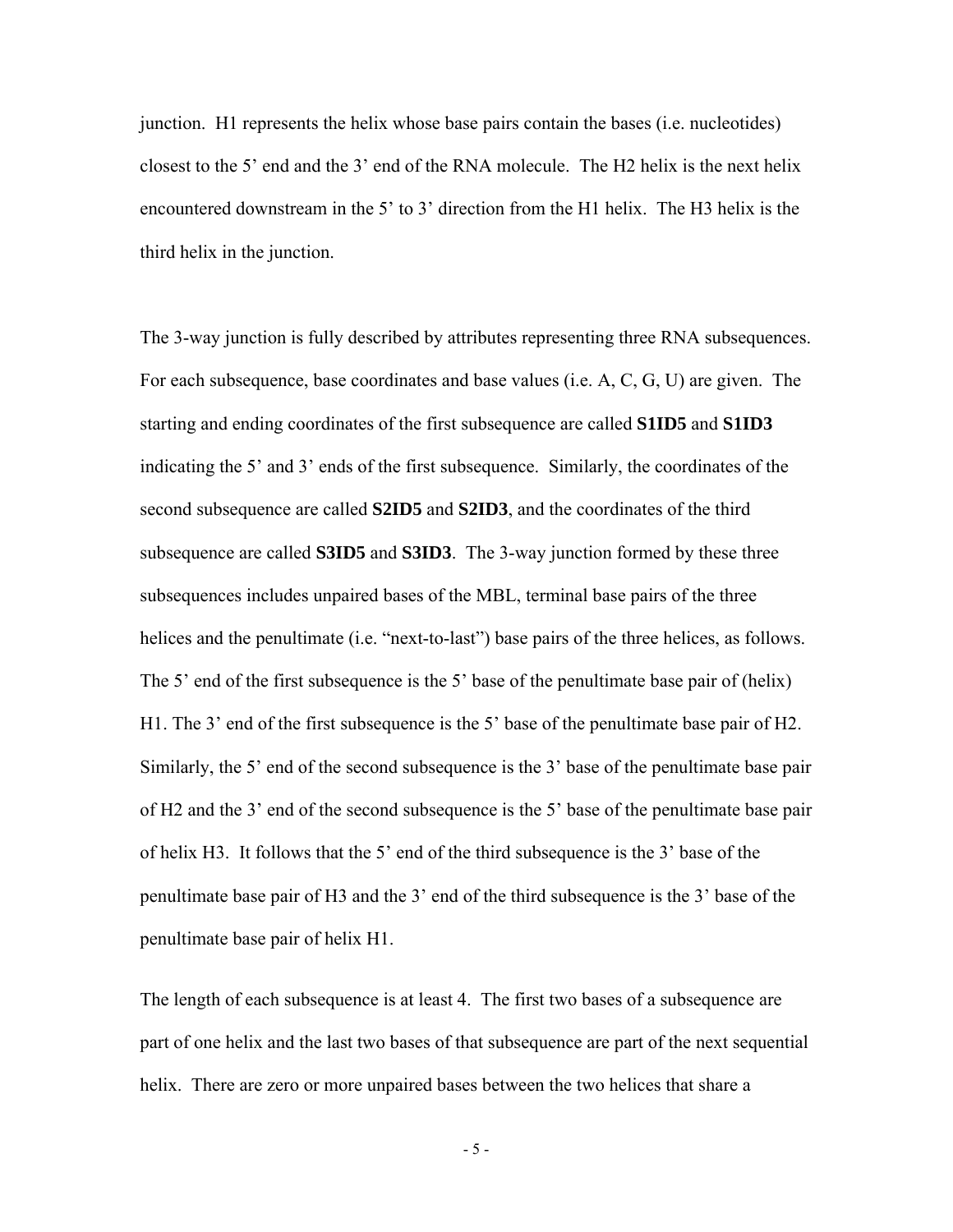subsequence. Unpaired bases of the first subsequence, as well as the number of these bases, are shown as attribute **J12**. Similarly, unpaired bases of the second subsequence, as well as the number of these bases, are shown as attribute **J23**, and unpaired bases of the third subsequence, as well as the number of these bases, are shown as attribute **J31**. Note that, generally, in helix Family A, the number of bases in **J31** is smaller than that in **J23**; in Family B, the number of bases in **J31** and **J23** is the same, and in Family C, the number of bases in **J31** is greater than that in **J23**. Finally, all bases comprising the first, second and third subsequences are called **StrSeq1**, **StrSeq2** and **StrSeq3**, respectively.

As an example, examine the 3-way junction identified as **Serial** 84, with **PDB** 1E8O whose **RNA Type** is ALU domain SRP (signal recognition particle). This 3-way junction has a coaxial helical stacking (**Coaxial**) identified as H1H3, i.e. helices H1 and H3 share a common axis. The RNA segment from position 100 (**S1ID5**) through 148 (**S3ID3**) is shown graphically in the figures below. Figure 1, obtained using RNAview [52], illustrates helices H1 and H3 aligned with a common axis. In addition to the canonical Watson-Crick base pairings (i.e. AU, GC) and wobble base pairings (i.e. GU), Figure 1 also illustrates tertiary interactions including pseudoknots. The primary sequence of RNA chain E obtained from PDB with highlighted 3-way junction subsequences is shown in Figure 2. The 2D structure plot for this RNA segment from position 100 through 148 is shown in Figure 3, obtained using S2S [53] and VARNA [54].

In Figure 3, a 3-way junction is enclosed within a red dotted line. The first subsequence comprising the 3-way junction starts at position  $102(5)$ , ends at position  $105(3)$  and consists of the bases CCGG. The second subsequence comprising the 3-way junction

- 6 -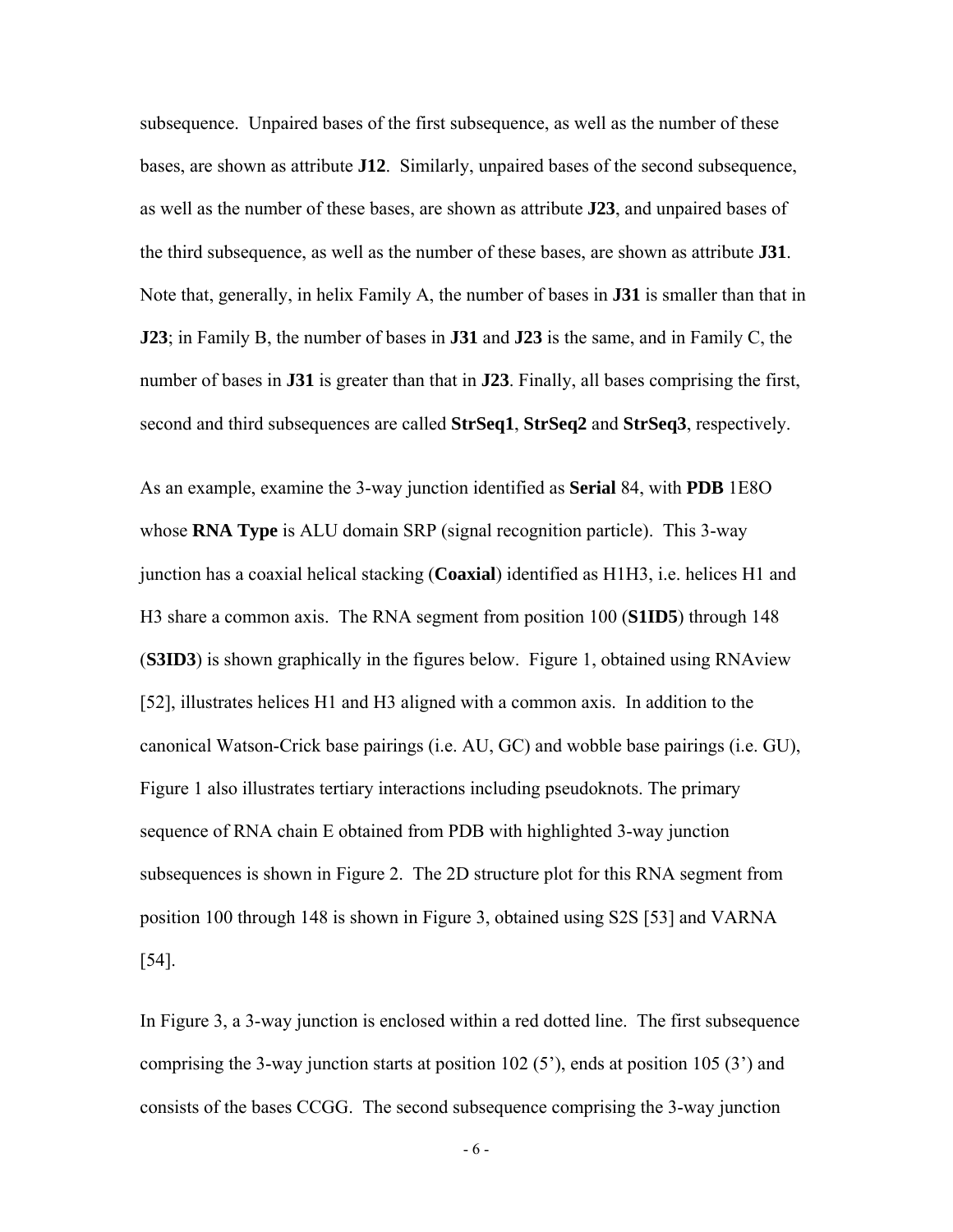starts at position 122 (5'), ends at position 129 (3') and consists of the bases CUGUAGUC. Finally, the third subsequence comprising the 3-way junction starts at position 142 (5'), ends at position 145 (3') and consists of the bases GAGG. Unpaired bases in the MBL are those bases not part of the terminal base pairs of the 3 helices.



**Fig. (1)**. 2D (including tertiary interactions) illustration of bases 100 through 148 of RNA chain E from PDB ID 1E8O.

GGCCGGGCGCGGUGGCGCGCCCUGUAGUCCCAGCUACUCGGGAGGCUC

**Fig. (2)**. Primary sequence of RNA chain E from PDB ID 1E8O illustrated in Figures 3 and 4. Highlighted in yellow are the three subsequences that comprise the 3-way junction.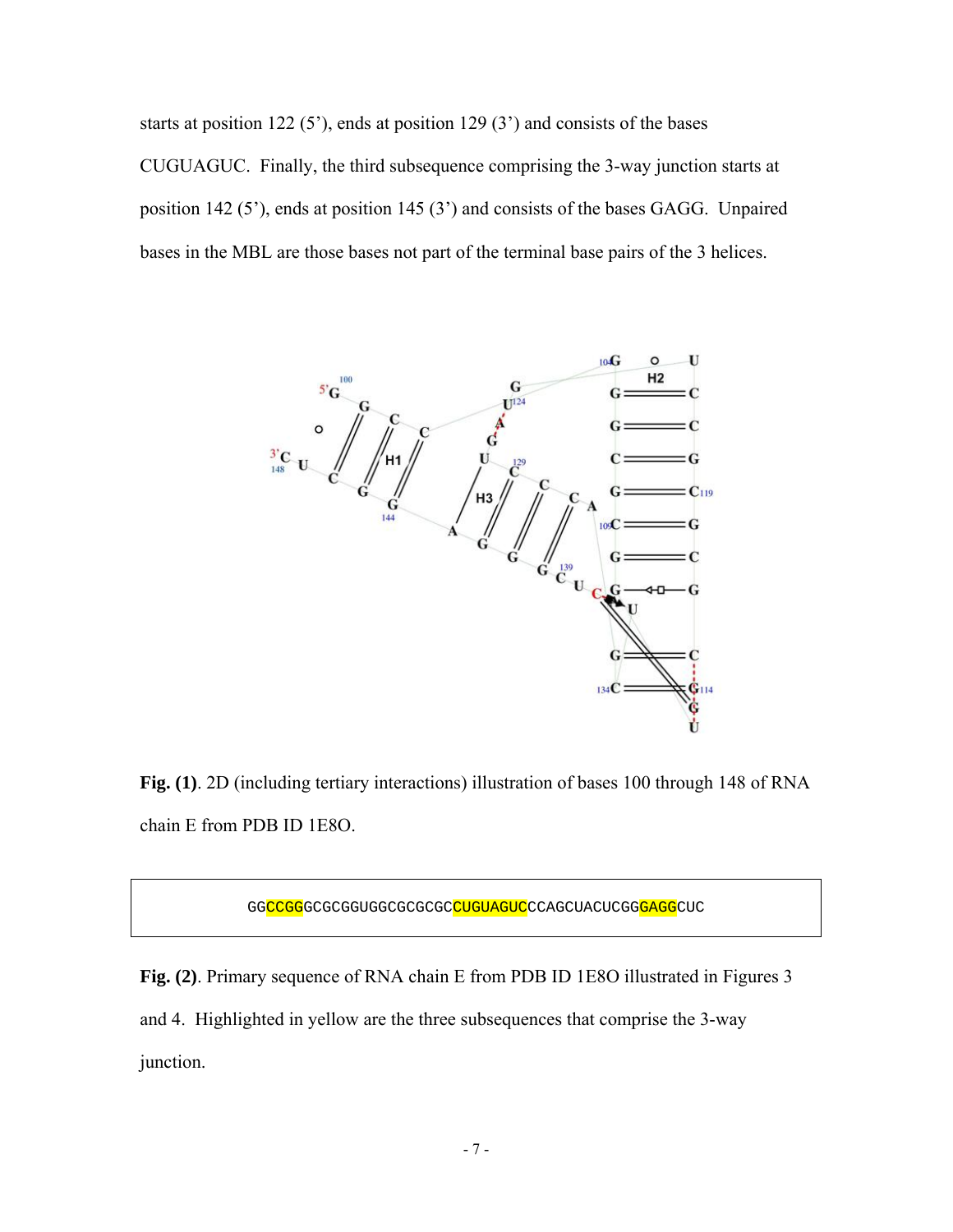

**Fig. (3)**. 2D plot produced by VARNA [54] using primary sequence of bases 100 through 148 of PDB ID 1E8O in CT format provided by S2S [53]. 3-way junction is enclosed by a dotted red line.

Figure 4, obtained using Jmol [55], presents a true 3D representation of the same RNA molecule. This representation is based on the crystal structure 3D coordinates of the 1,050 atoms comprising this RNA molecule. In this illustration, helix H1 is colored red, H2 is colored yellow and H3 is colored blue. The coaxial helical stacking of H1 and H3 is apparent in this illustration. The Jmol software allows the user to view a 3D visual rotation of the figure. By viewing the rotating figure, the helical stacking becomes even more apparent.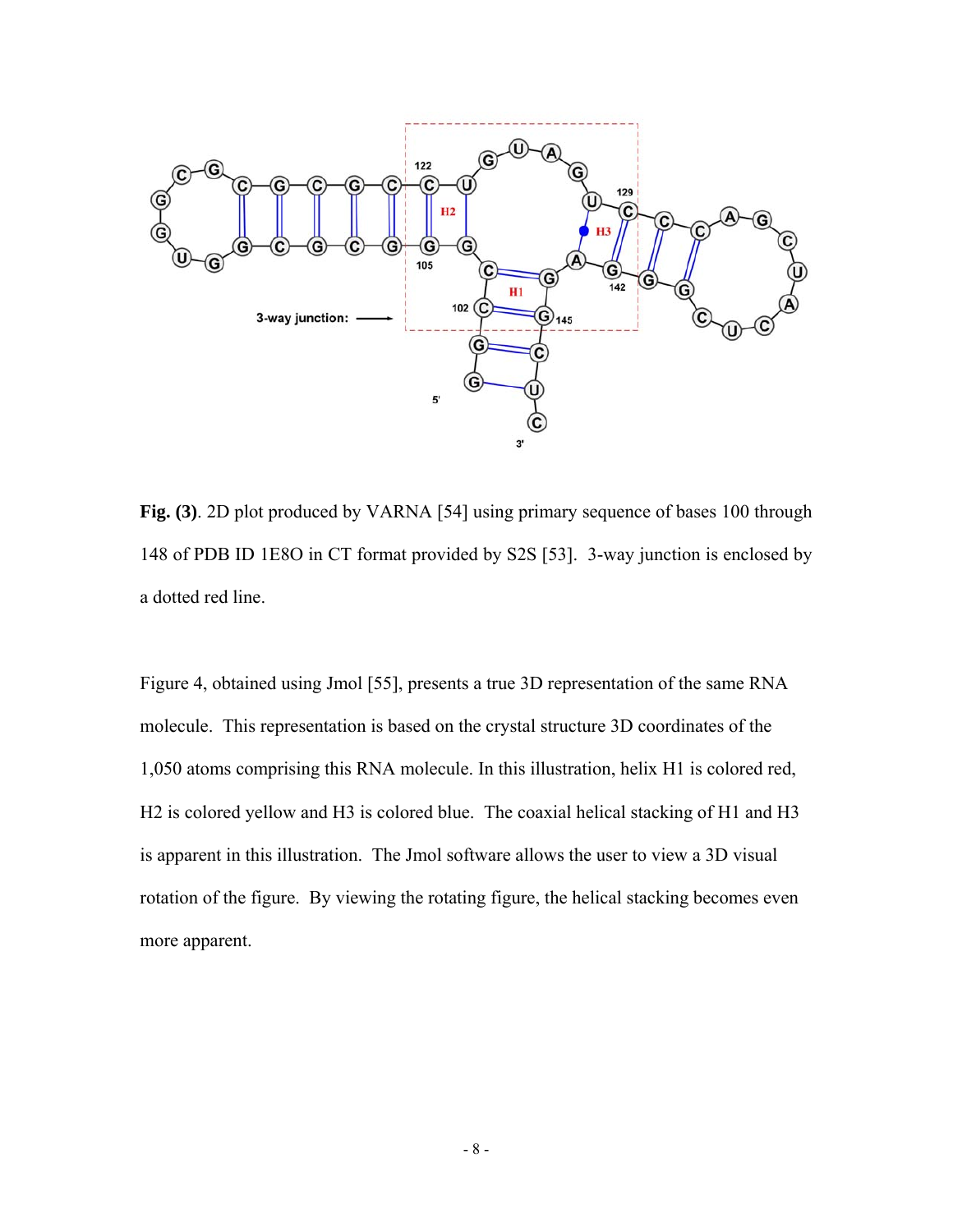

**Fig. (4)**. 3D plot produced by Jmol [55] using 3D coordinates of bases 100 through 148 of PDB ID 1E8O. Helix H1 is colored red, H2 is colored yellow and H3 is colored blue.

# **3-Way Junction Feature Set**

A 3-way junction can be described using numerous and varied "features". Selecting an appropriate subset of these features, e.g. in motif prediction, is one of the most fundamental problems in bioinformatics, pattern recognition and machine learning. Table 2 identifies 15 features of 3-way junctions used to classify each junction according to its coaxial helical stacking status.

As an example, examine the 3-way junction located between bases 100 and 148 within chain E of the PDB 1E8O macromolecule. As previously mentioned, this 3-way junction has a coaxial helical stacking identified as H1H3, i.e. helices H1 and H3 share a common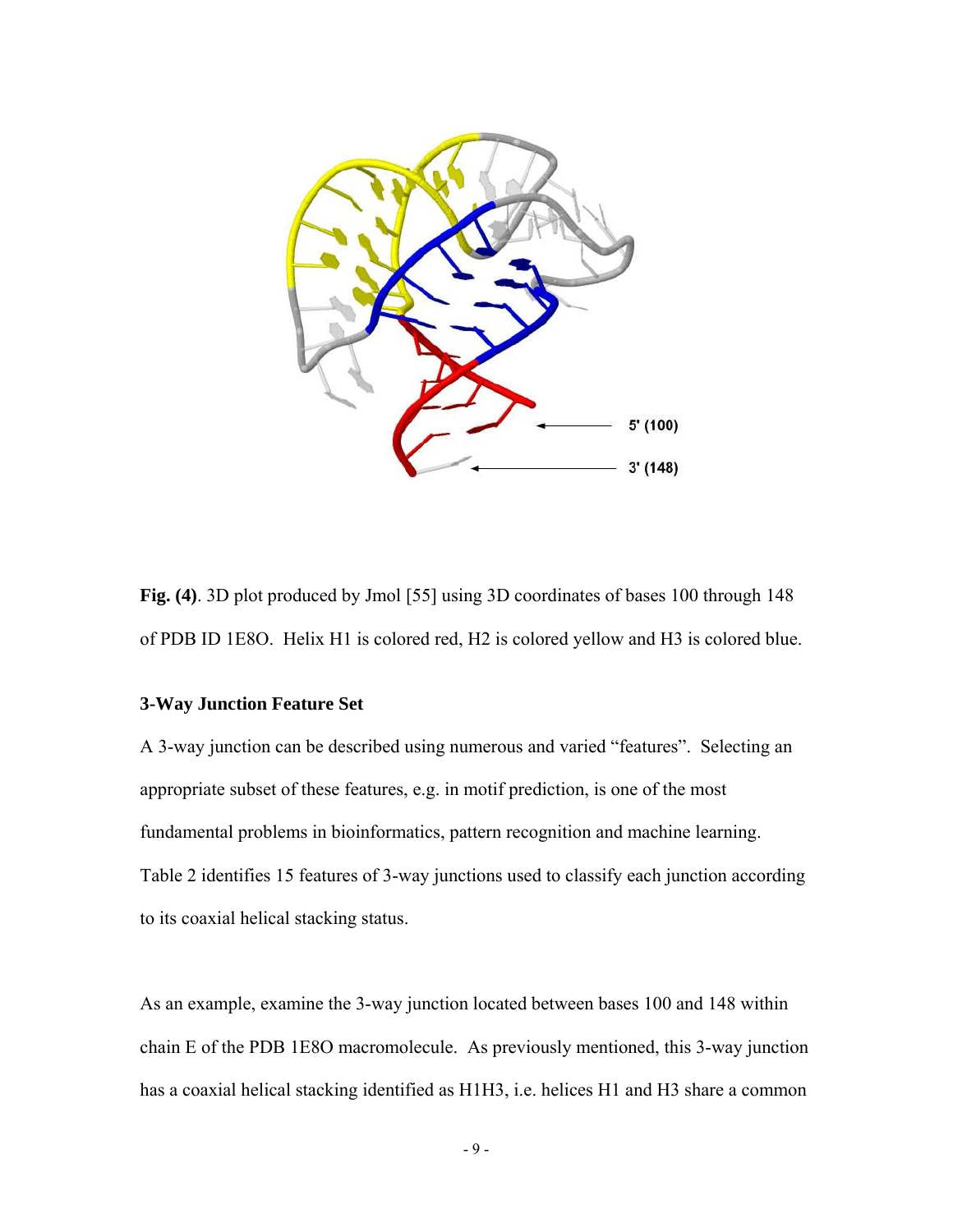axis. Feature values for this 3-way junction are shown in Table 3 and can also be seen in

the 2D plot illustrated in Figure 3.

| <b>Feature</b>                      | <b>Description</b>                                                                                                                                     |  |
|-------------------------------------|--------------------------------------------------------------------------------------------------------------------------------------------------------|--|
| J12                                 | Number of nucleotides in the loop region between helix H <sub>1</sub> and<br>helix H <sub>2</sub>                                                      |  |
| J23                                 | Number of nucleotides in the loop region between helix H2 and<br>helix H <sub>3</sub>                                                                  |  |
| J13                                 | Number of nucleotides in the loop region between helix H <sub>1</sub> and<br>helix H <sub>3</sub>                                                      |  |
| $Min([J_{12}], [J_{23}], [J_{13}])$ | The minimum value of $ J_{12} $ , $ J_{23} $ and $ J_{13} $                                                                                            |  |
| $Med( J_{12} ,  J_{23} ,  J_{13} )$ | The median value of $ J_{12} $ , $ J_{23} $ and $ J_{13} $                                                                                             |  |
| $Max( J_{12} ,  J_{23} ,  J_{13} )$ | The maximum value of $ J_{12} $ , $ J_{23} $ and $ J_{13} $                                                                                            |  |
| $Min(I_{23} ,  J_{13} )$            | Minimum value of $ J_{23} $ and $ J_{13} $                                                                                                             |  |
| $Min( J_{12} ,  J_{13} )$           | Minimum value of $ J_{12} $ and $ J_{13} $                                                                                                             |  |
| $Min( J_{12} ,  J_{23} )$           | Minimum value of $ J_{12} $ and $ J_{23} $                                                                                                             |  |
| A(J12)                              | Maximum number of consecutive adenines in the loop region<br>between helix H <sub>1</sub> and helix H <sub>2</sub>                                     |  |
| A(J23)                              | Maximum number of consecutive adenines in the loop region<br>between helix H <sub>2</sub> and helix H <sub>3</sub>                                     |  |
| A(J13)                              | Maximum number of consecutive adenines in the loop region<br>between helix H <sub>1</sub> and helix H <sub>3</sub>                                     |  |
| $\Delta G(H1,H2)$                   | Thermodynamic free-energy associated with helix H <sub>1</sub> , helix H <sub>2</sub><br>and the loop region between H <sub>1</sub> and H <sub>2</sub> |  |
| $\Delta G(H2,H3)$                   | Thermodynamic free-energy associated with helix H2, helix H3<br>and the loop region between H <sub>2</sub> and H <sub>3</sub>                          |  |
| $\Delta G(H1,H3)$                   | Thermodynamic free-energy associated with helix H <sub>1</sub> , helix H <sub>3</sub><br>and the loop region between H <sub>1</sub> and H <sub>3</sub> |  |

**Table 2.** Features Used for Predicting Coaxial Helical Stacking of Three-Way Junctions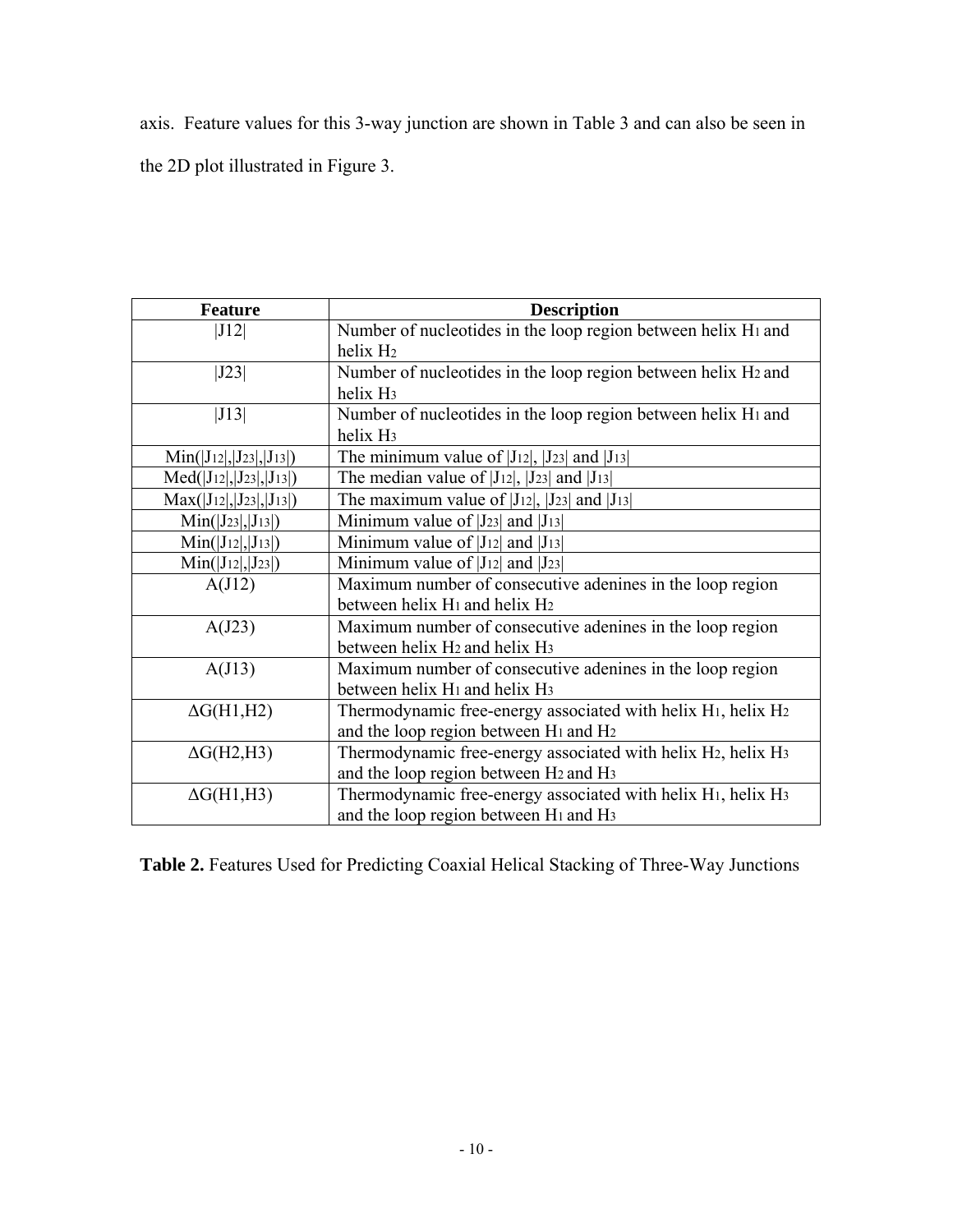| <b>Feature Name</b>      | <b>Feature Value</b> |
|--------------------------|----------------------|
| [J12                     |                      |
| J23                      | 4                    |
| J13                      | 0                    |
| Min( J12 ,  J23 ,  J13 ) | 0                    |
| Med( J12 , J23 , J13 )   | O                    |
| Max( J12 , J23 , J13 )   | 4                    |
| Min( J23 ,  J13 )        | 0                    |
| Min( J12 ,  J13 )        | 0                    |
| Min( J12 ,  J23 )        | 0                    |
| A(J12)                   | 0                    |
| A(J23)                   |                      |
| A(J13)                   | 0                    |
| $\Delta G(H1,H2)$        | $-1.4$               |
| $\Delta G(H2,H3)$        | 6.3                  |
| $\Delta G(H1,H3)$        | $-2.1$               |

**Table 3.** Fifteen Feature Values for the Three-Way Junction Illustrated in Figure 3

## **The CSminer Approach**

We selected samples from known RNA junctions [31] with similar features. We obtained "true" secondary structure for each molecule from PDB [27] crystals (i.e. "the gold standard") using S2S [53]. We clustered these structures using RNAforester [58]. We manually constructed a Stockholm alignment (Figure 5). We created a covariance model from the Stockholm alignment using Infernal's CMbuild utility [19]. We modified the Infernal source code in the CMsearch Infernal utility to execute Junction Explorer [2] whenever a secondary structure similar to our covariance model was found in the genome.

Junction Explorer (JE) is an ensemble based classifier capable of predicting the type of coaxial helical stacking in an RNA junction based upon the secondary structure alone [2].

 $-11$  -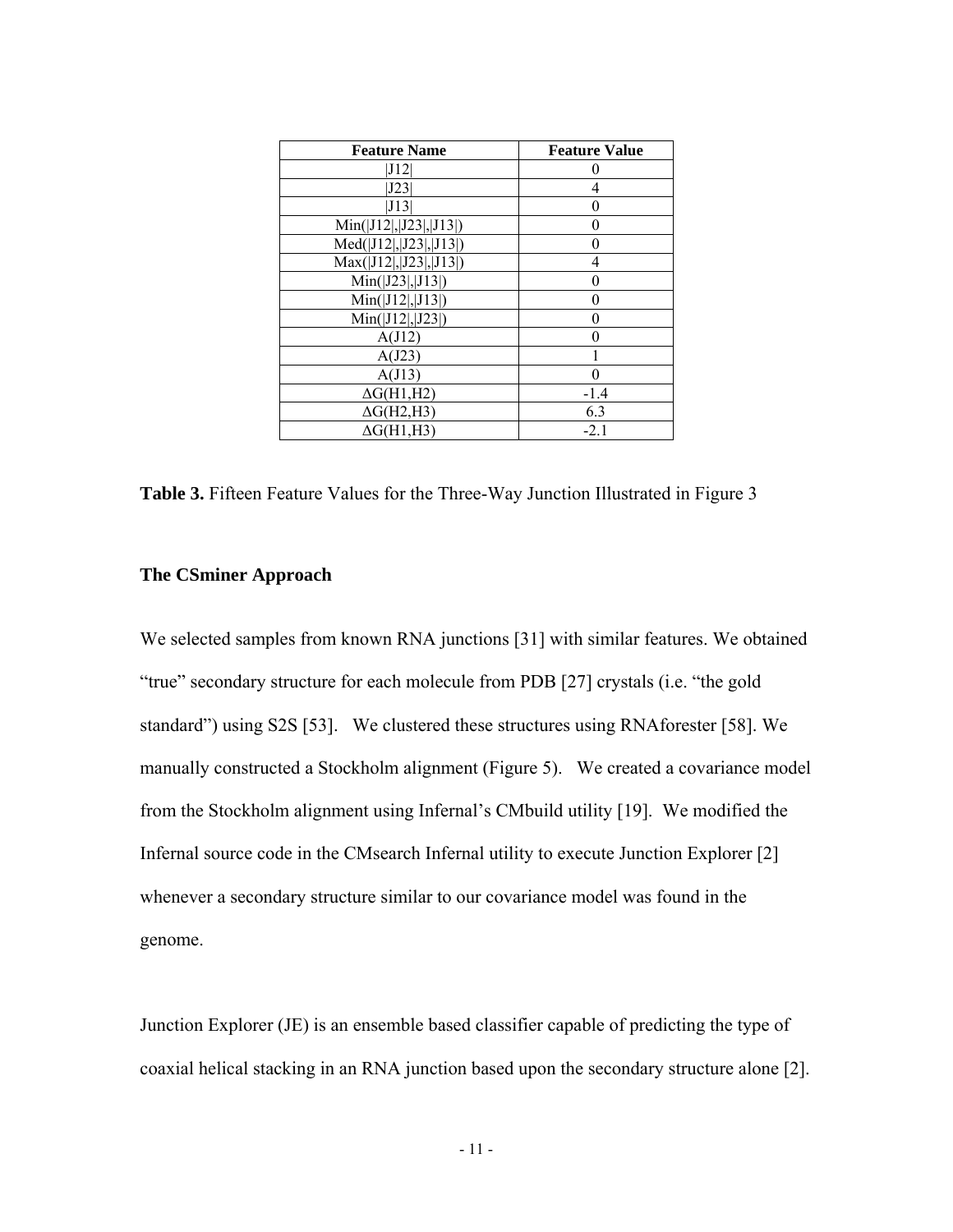```
# STOCKHOLM 1.0 
#=GF ID 1NKW(16) d. radiodurans length=114 
#=GF ID 2AW4(18) e. coli length=114 
#=GF ID 2J01(19) t. thermophilus length=114 
#=GF alignment by S2S software 
1NKW-16 GUGAGCUAAGCAUGACC-----AGGU----UGAAACCCCCGUGACAGGGGGCGGAG---- 
2AW4-18 GACCG-A-----ACC-GACUAAUGUUGAAAAAUUAGCGGAUGA-CUUGUGGCUGGGGGUG 
2J01-19 GCGAGCUAGCCCUGGCCAGGGUGAAG----CU----GGGGUGAG--ACCC----AG---- 
               #=GC SS_cons ((.....(((((((((......((((....((....((((......))))....)).... 
1NKW-16 GACCG-A---A-CCGGU-GCCUGCUGAAA--CAGUCUCGGAUGAGUUGUGUUUAGG-AGU 
2AW4-18 GUGAUCUAGCCAUGGGC-----AGGUUGAAGG----UUGGGUAACACUAA----CUGGAG 
2J01-19 -UGGAGGCCCGAACC-GGUGGGGGAUGCAAACCCCUCGGAUGA-GCUGGGGCUAGGAGUG 
               #=GC SS_cons .)))).......(((.(.(((((........)))))))))....)))))))))....((. 
1NKW-16 GAAAAGCU-AACCGAAC<br>2AW4-18 AAAG--GCCAAHCAAAC
2AW4-18 AAAG--GCCAAUCAAAC 
2J01-19 AAAA--GCUAACCGAGC<br>#=GC SS cons ......)).......)
               #=GC SS_cons ......)).......)) 
//
```
**Fig. (5).** Stockholm alignment of RNA structures from three organisms recorded in PDB with identifiers 1NKW, 2AW4 and 2J01.

JE is built using random forests and is comprised of numerous classification and regression trees (CARTs) [59], each of which is formed by a small random subset (i.e. the square root) of features determined to be the most important features describing the RNA junction. Each JE CART is capable of contributing a "better than random opinion" about the coaxial helical stacking classification of an unknown input. By consolidating all opinions from all CARTs, i.e. by tallying all "votes", JE is able to predict the coaxial helical stacking status of the RNA junction with greater accuracy than other existing comparable methods.

In the case of a 3-way junction, JE evaluates 15 features (see Table 2) readily available in the secondary structure information. Other higher order junctions require varying numbers of features to be evaluated. In this work, we only focused on the classification

 $-12$  -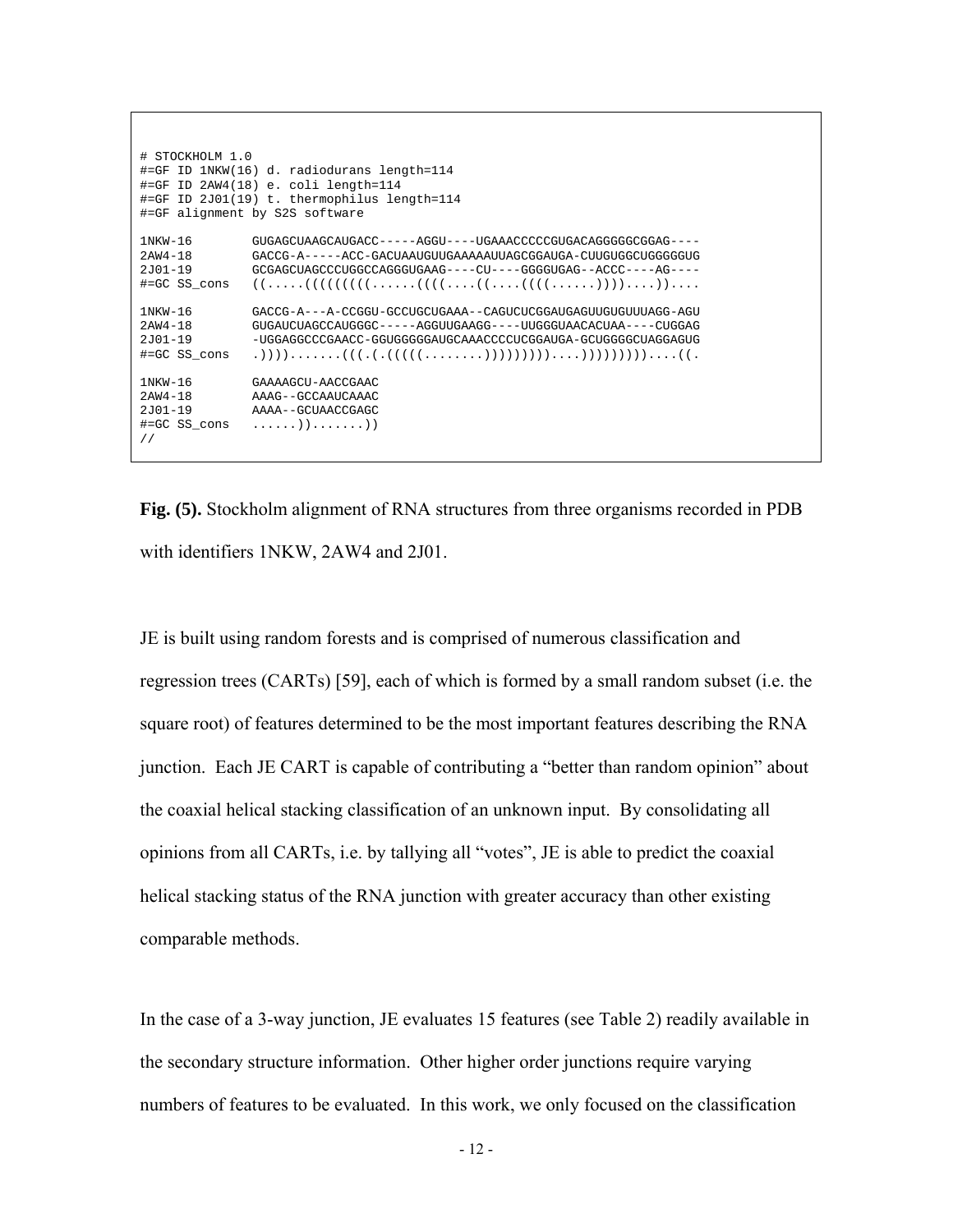of 3-way junctions to simply demonstrate the viability of combining Infernal functionality with JE functionality in a genome wide search. The extension of the Infernal CMsearch utility with these modifications is a new program named CSminer.

### **RESULTS**

We apply CSminer to H. marismortui chromosome II. Figure 6 illustrates the output of CSminer. The output produced by CSminer is restricted to only those results determined to contain a multi-branch loop. Furthermore, in each case of a multi-branch loop, a "Coaxial Stack Status" is reported.

Figure 6 shows that in the target genome, H. marismortui chromosome II, there is evidence of two 3-way junctions. Furthermore, each of these 3-way junctions, upon immediate analysis by Junction Explorer, is predicted to contain a coaxial helical stacking. One coaxial helical stacking is of type H1H2 (i.e. helix H1 and helix H2 are aligned with a common axis) and the second is of type H2H3 (i.e. helix H2 and helix H3 are aligned with a common axis). Figure 7 shows the primary sequence of the search result from the genome. The three components that comprise a 3-way junction, as described previously, are highlighted for clarification for each of the two 3-way junctions detected. One 3-way junction is highlighted in yellow and the second 3-way junction is highlighted in green. Figure 8 illustrates these two 3-way junctions in a 2D plot with each 3-way junction enclosed by a red dotted line. The yellow highlighted 3-way junction from Figure 7 is identified as "A" in Figure 8, and the green 3-way junction from Figure 7 is identified as "B" in Figure 8.

- 13 -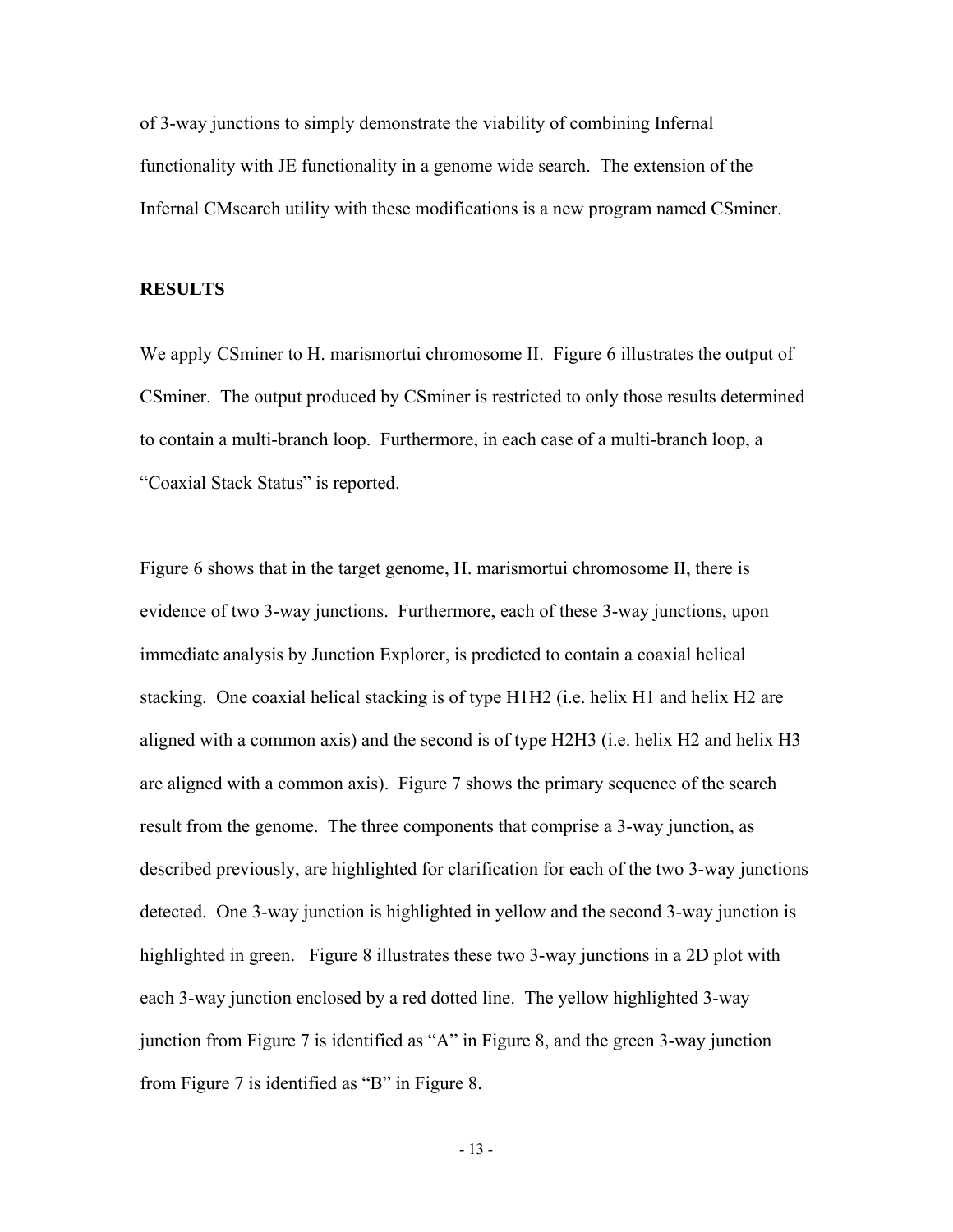```
CM: 2J01(19) 
>gi|55380074|ref|NC_006397.1| 
  Minus strand results: 
Query = 1 - 107, Target = 2771 - 2656
Score = 47.55, GC = 51 Coax status = H1H2, H2H3 
            [[,,,,,(((((((((,<<<<.....<<<<<<______>>>>>>.....->>>>,,<<<< 
          1 GcGAgCUAgcCauGgcCaggu.....cgccggguAACAccggcg.....GaccgAacCcg 50 
            :CGA CUA::CA:GG:CA:G: CG::::G AA ::::CG G:C:G ::G 
       2771 ACGAUCUACGCAUGGACAAGAugaagCGUGCCGAAA--GGCACGuggaaGUCUGUUAGAG 2714 
           -<<<<<u>________>>>>>>>>>>>>>>>,,,,)))))))))),,,,,<<____>>,,,,,,,,]]</u>
         51 aggg.ggguugAAAAccccccgGgugAgcUguGgcUAGGagggAAAAccuAAcCgAgC 107 
              GG G: U+ AA :CCC C:: UGA:CU:UG::UAGG+G:GAAA :C+ A+CGAG: 
       2713 UUGGuGUCCUACAAUACCCUCUCGUGAUCUAUGUGUAGGGGUGAAAGGCCCAUCGAGU 2656
```
**Fig. (6).** CSminer's search result from genome H. marismortui chromosome II. Nucleotides shown are from positions 2771 through 2656, i.e. for a length of 116, on the minus strand. Notice the coaxial helical stacking status of "H1H2, H2H3" indicating that evidence of two 3-way junctions was located and that each 3-way junction is predicted to contain a coaxial helical stacking.

ACGAUCUACGCAUGGACAAGAUGAAGCGUGCCGAAAGGCACGUGGAAGUCUGUUAGAGUUGGUGUCCUACA AUACCCUCUCGUGAUCUAUGUGUAGGGGUGAAAGGCCCAUCGAGU

**Fig. (7)**. Primary sequence of nucleotides 2771 through 2656 on the minus strand of genome H. marismortui chromosome II. Highlighted in yellow are the subsequences that comprise the 3-way junction "A" in Figure 8. Highlighted in green are the subsequences that comprise the 3-way junction "B" in Figure 8.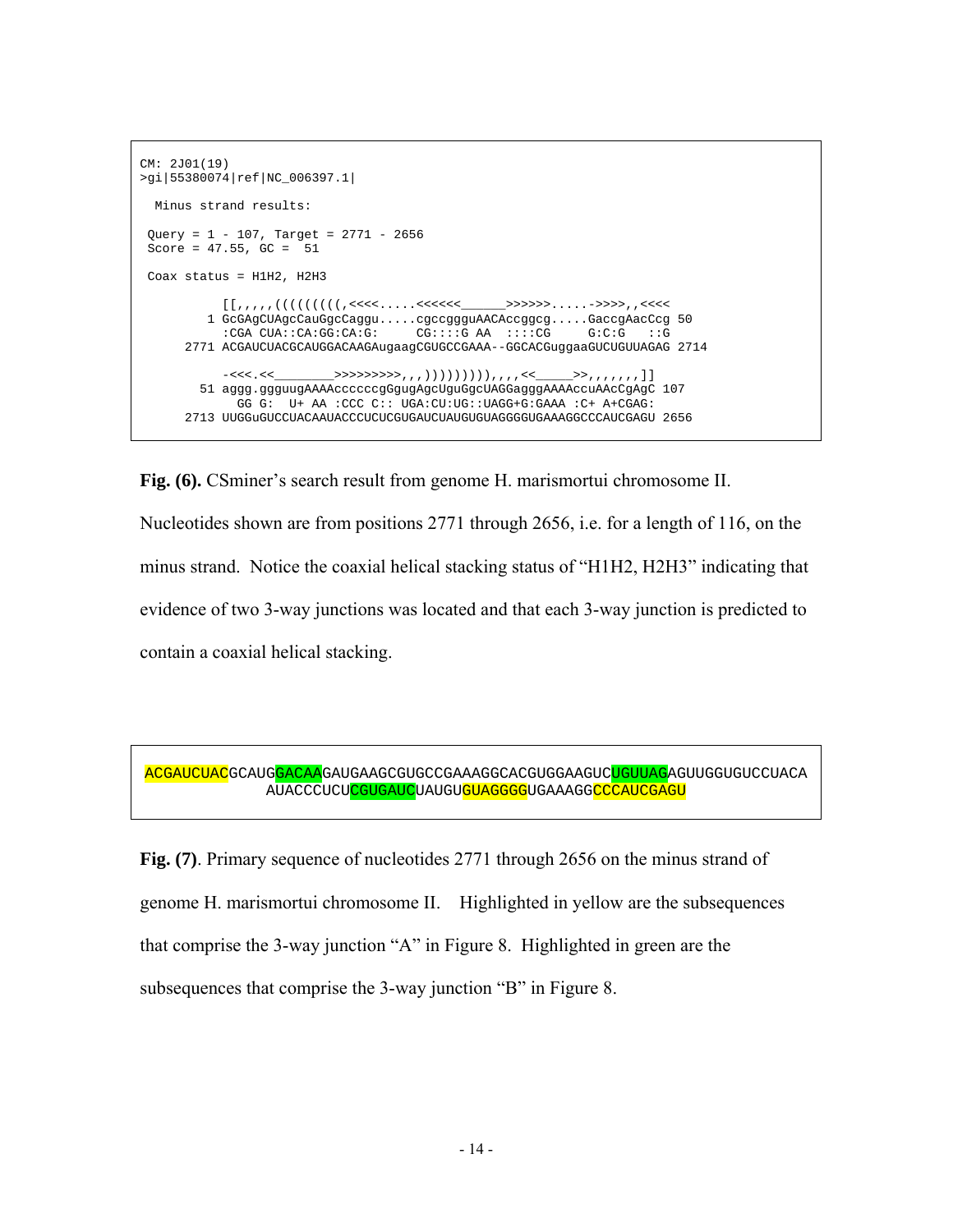

**Fig. (8)**. 2D plot produced by VARNA [54] of nucleotides 2771 through 2656 (i.e. minus strand) of genome H. marismortui chromosome II using CT format provided by CSminer (see Figure 6). Two 3-way junctions are enclosed by dotted red lines.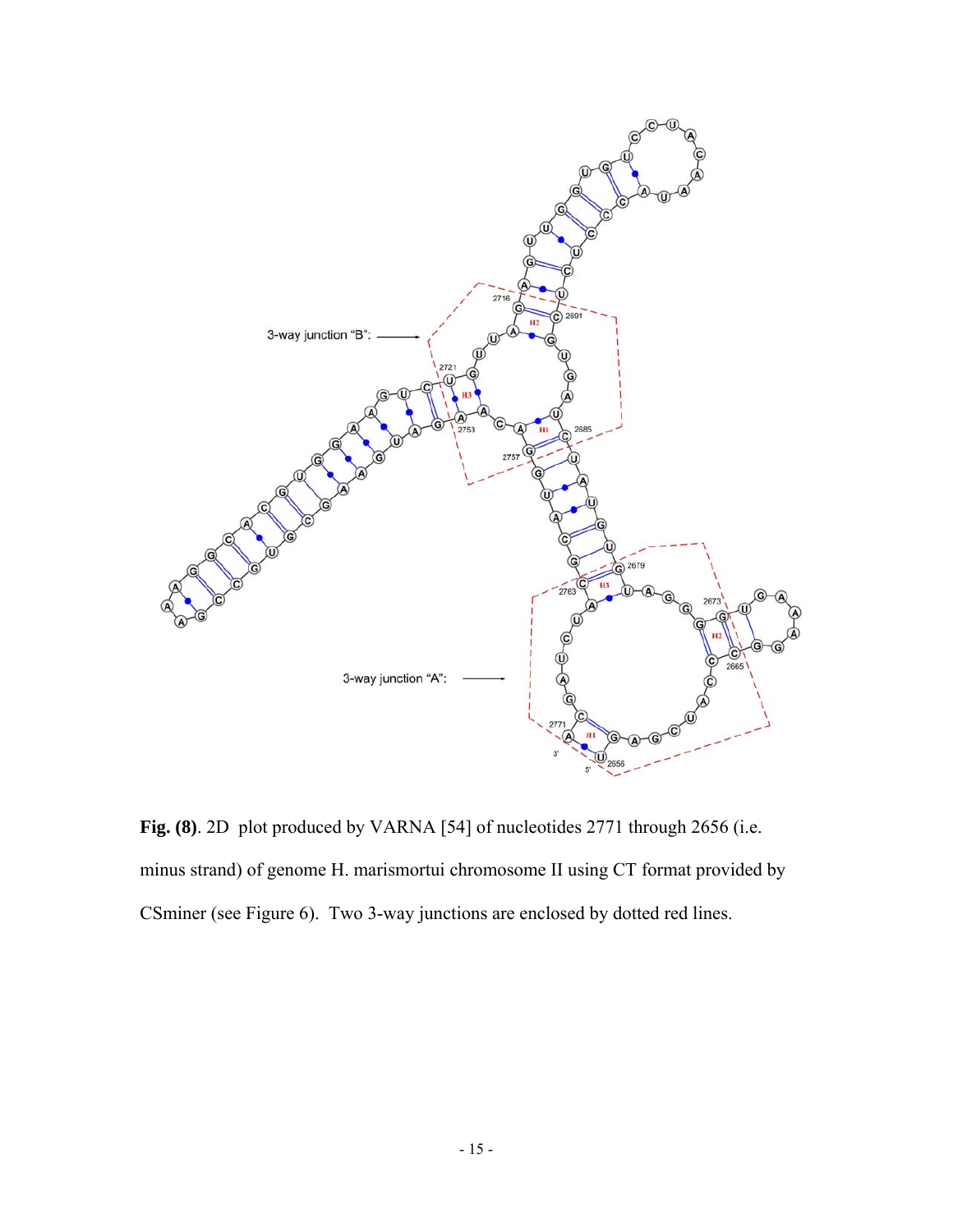This CSminer search result is confirmed as follows. We downloaded the chain 0 nucleotide FASTA sequence from PDB [27] for the 1S72 structure. Using NCBI Blast [60], we located this downloaded FASTA sequence in chromosome II of H. marismortui, i.e. GenBank ID AY596298.1 from position 3,542 through 2,922 on the negative strand. Therefore, we confirmed that the RNA crystal structure is located in genome H. marismortui chromosome II. The CSminer search was performed on this genome and a match was found between positions 2771 and 2656 on the minus strand (see Figure 6), i.e. within coordinates of the Blast search result above.

To further verify the results from CSminer, the Junction Explorer webserver available at http://bioinformatics.njit.edu/junction/ was run using the secondary structure produced by CSminer in CT format. As expected, two 3-way junctions were predicted by the Junction Explorer webserver, i.e. types H1H2 and H2H3. These two results are illustrated in Figure 9. Notice that the results produced by the Junction Explorer webserver do not reflect the correct genomic coordinates from H. marismortui chromosome II because this information was not provided within the CT formatted file. Nevertheless, all nucleotide content and structure information is preserved and correctly illustrated in the two 3-way junctions represented in Figure 9.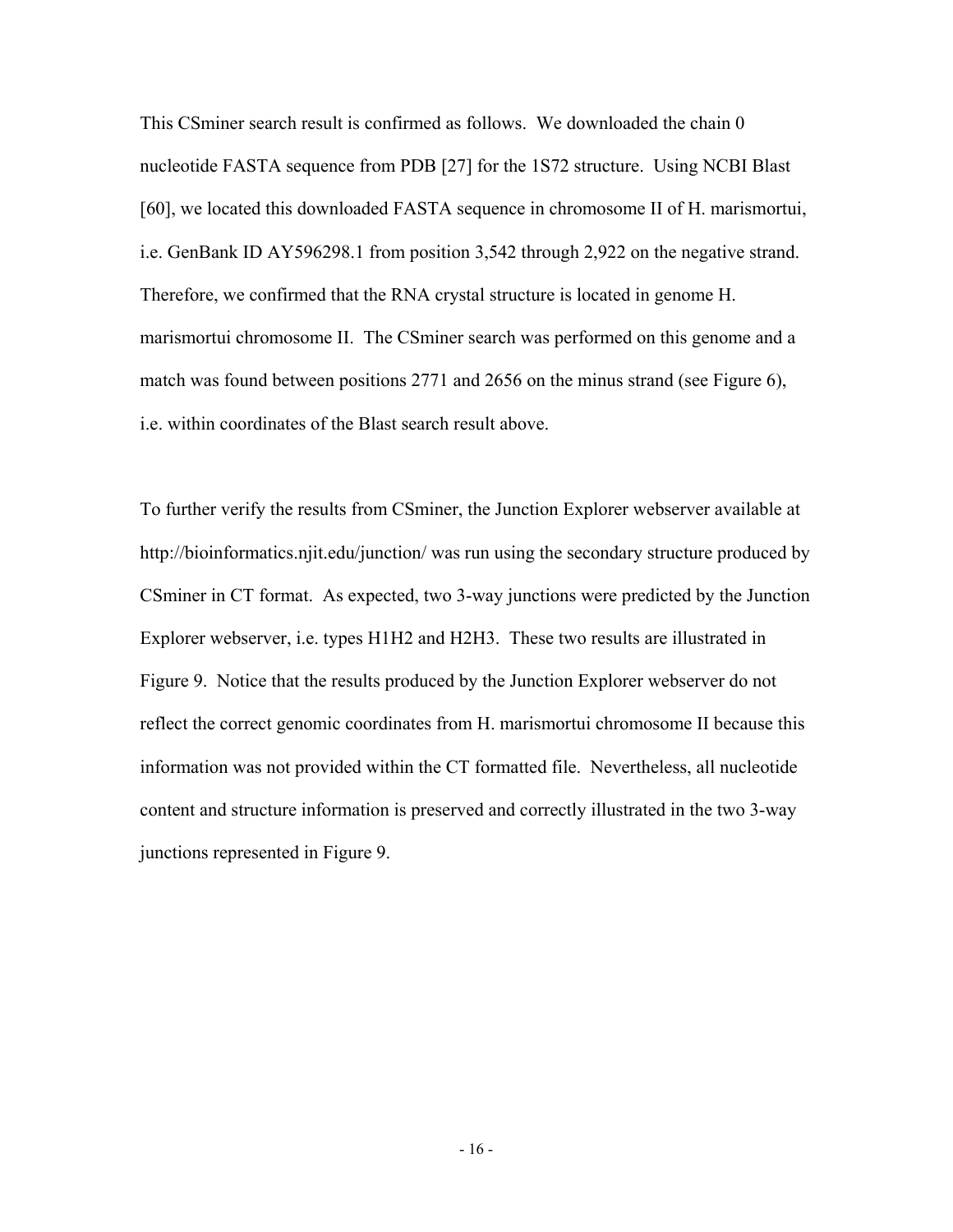

**Fig. (9).** Graphical results from the Junction Explorer webserver [2] which predicts an H1H2 coaxial helical stacking and an H2H3 coaxial helical stacking in the RNA sequence located by CSminer (Figure 6). (a) represents the 3-way junction "A" in Figure 8. (b) represents the 3-way junction "B" in Figure 8.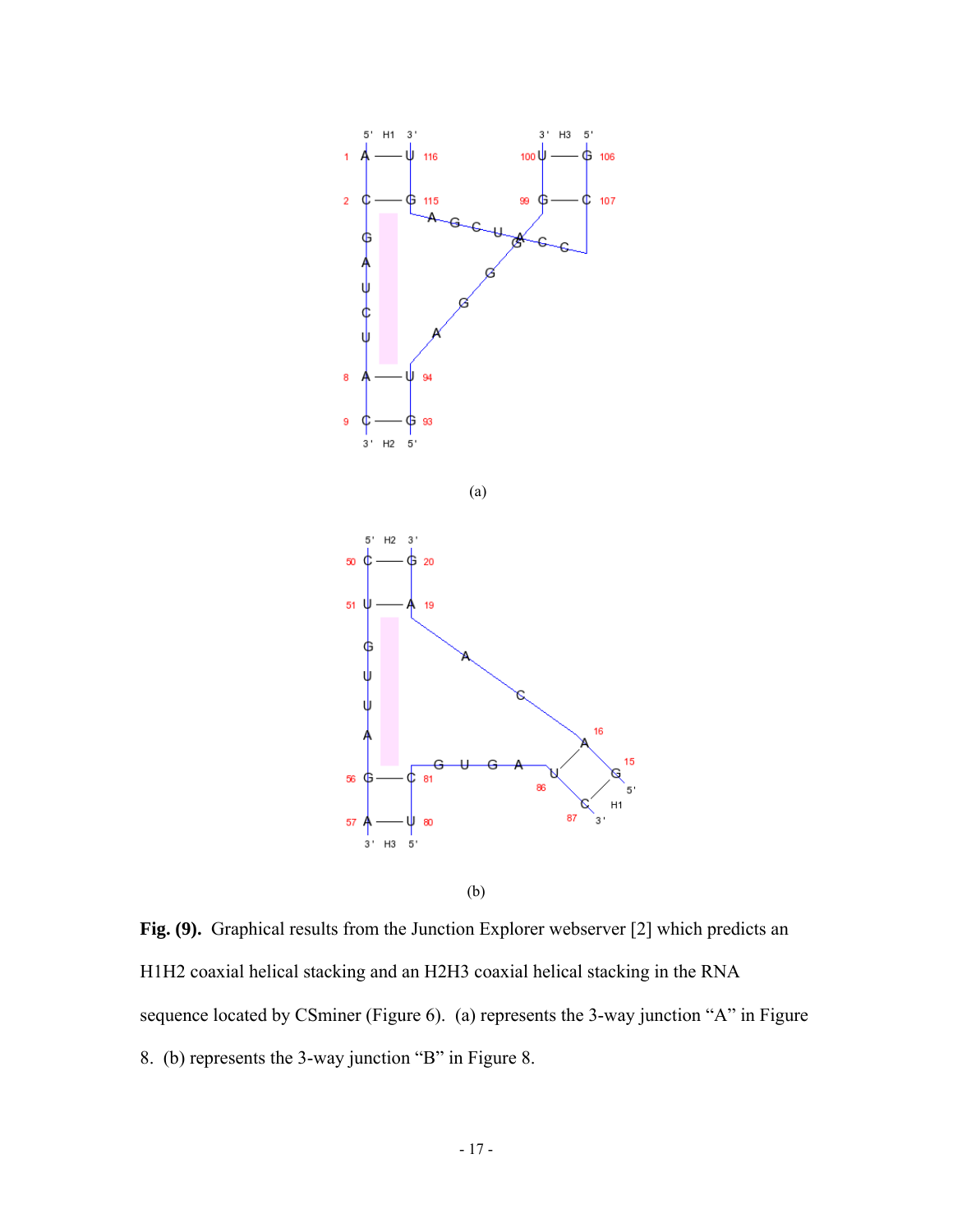## **DISCUSSION**

CSminer combines the strengths of the genome search tool, Infernal, with an innovative ensemble based classifier, Junction Explorer, to provide an effective new predictive instrument. Among the growing number of ensemble based methodologies, the random forests method, utilized by Junction Explorer, is among the most accurate. This allows us to add significant additional functionality to Infernal. Efficient prediction of the presence of coaxial helical stacking motifs in genomes will help to further unravel the mysteries of noncoding RNA. Much remains unknown in this exciting research area. Progress is measured in small, but positive, achievements, such as our modest contribution described in this work. Our conclusion is that genome-wide searching for coaxial helical stacking RNA motifs is feasible and cost effective.

### **CURRENT & FUTURE DEVELOPMENTS**

We are currently conducting more extensive CSminer genome searches by using known higher order junctions (i.e. 4-way junctions, 5-way junctions, etc.) to further demonstrate the feasibility of this novel approach. We are also investigating the use of various ensemble based and feature selection methodologies, including random forests, to find RNA tertiary motifs which include pseudoknot interactions and A-minors [12]. We are interested in evaluating the effectiveness and efficiency of combining a variety of different machine learning approaches to stubborn RNA motif finding problems.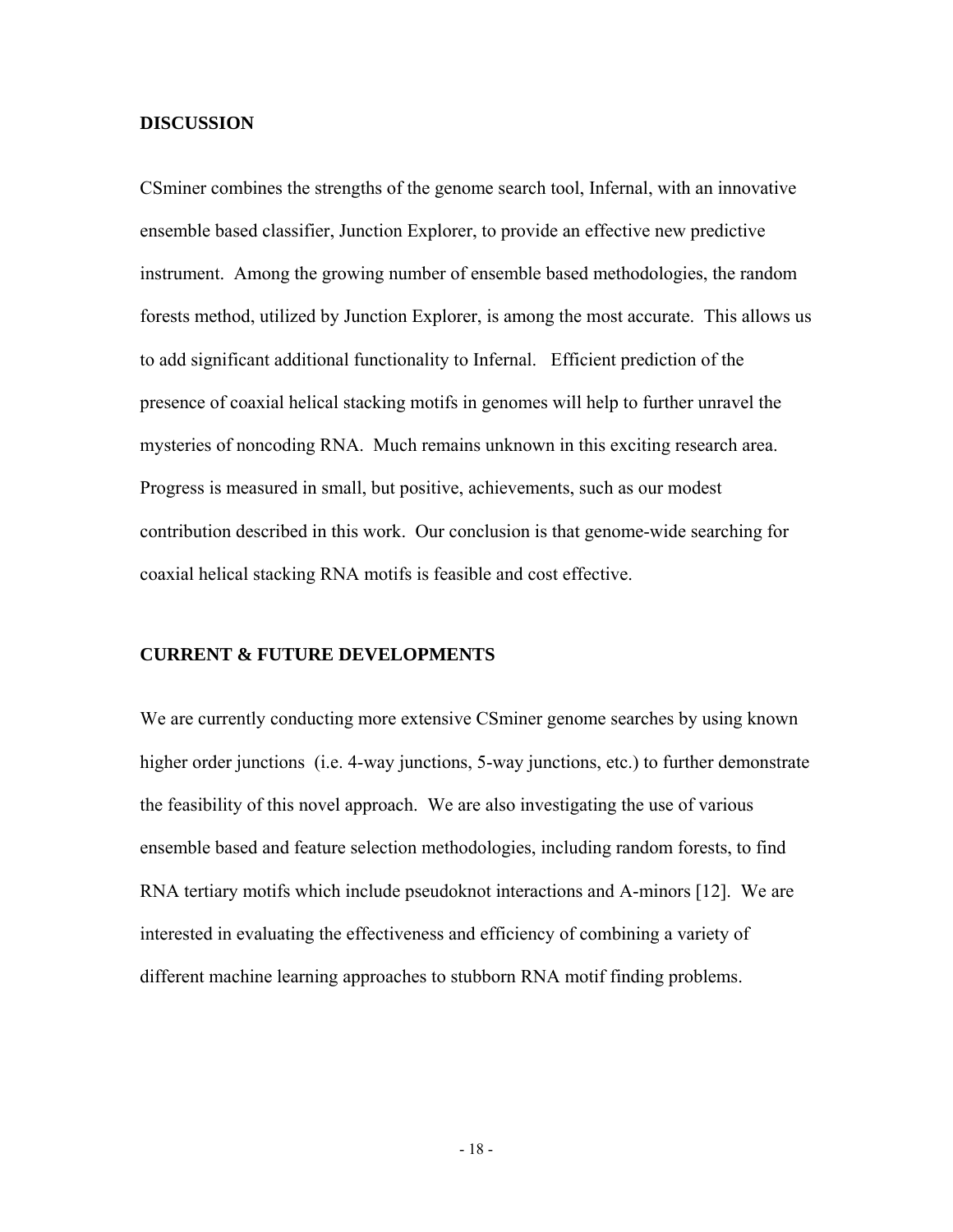# **REFERENCES**

[1] DNA patent database maintained by Georgetown University and US Patent office. Available at http://dnapatents.georgetown.edu/search/searchbasicdnag.htm (Accessed on 12/6/2011).

[2] Laing C, Wen D, Wang JTL, Schlick T. Predicting coaxial helical stacking in RNA junctions. Nucl. Acids Res. (2011) doi: 10.1093/nar/gkr629.

[3] Kim SH, Sussman JL, Suddath FL, et al. The general structure of transfer RNA molecules. Proc. Natl Acad. Sci. USA (1974), 71, 4970-4974.

[4] Aalberts DP, Hodas NO. Asymmetry in RNA pseudoknots: observation and theory. Nucleic Acids Res. (2005), 33, 2210-2214.

[5] Toor N, Keating KS, Taylor SD, Pyle AM. Crystal structure of a self-spliced group II intron. Science (2008), 320, 77-82.

[6] Ban N, Nissen P, Hansen J, Moore PB, Steitz TA. The complete atomic structure of the large ribosomal subunit at 2.4 A resolution. Science (2000), 289, 905-920.

[7] Schluenzen F, Tocilj A, Zarivach R, et al. Structure of functionally activated small ribosomal subunit at 3.3 angstroms resolution. Cell (2000), 102, 615-623

[8] Wimberly BT, Brodersen DE, Clemons WM Jr, et al. Structure of the 30S ribosomal subunit. Nature (2000), 407, 327-339.

[9] Kim J, Walter AE, Turner DH. Thermodynamics of coaxially stacked helixes with GA and CC mismatches. Biochemistry (1996), 35, 13753-13761.

[10] Walter AE, Turner DH, Kim J, et al. Coaxial stacking of helixes enhances binding of oligoribonucleotides and improves predictions of RNA folding. Proc. Natl Acad. Sci. USA (1994), 91, 9218-9222.

[11] Aalberts DP, Nandagopal N. A two-length-scale polymer theory for RNA loop free energies and helix stacking. RNA (2010), 16, 1350-1355.

[12] Xin Y, Laing C, Leontis NB, Schlick T. Annotation of tertiary interactions in RNA structures reveals variations and correlations. RNA (2008), 14, 2465-2477.

[13] Valadkhan S, Nilsen TW. Reprogramming of the non-coding transcriptome during brain development. Journal of Biology 2010, 9:5 doi:10.1186/jbiol197.

[14] Gilbert W. Origin of life: The RNA World. Nature 319, 618 (20 February 1986); doi:10.1038/319618a0.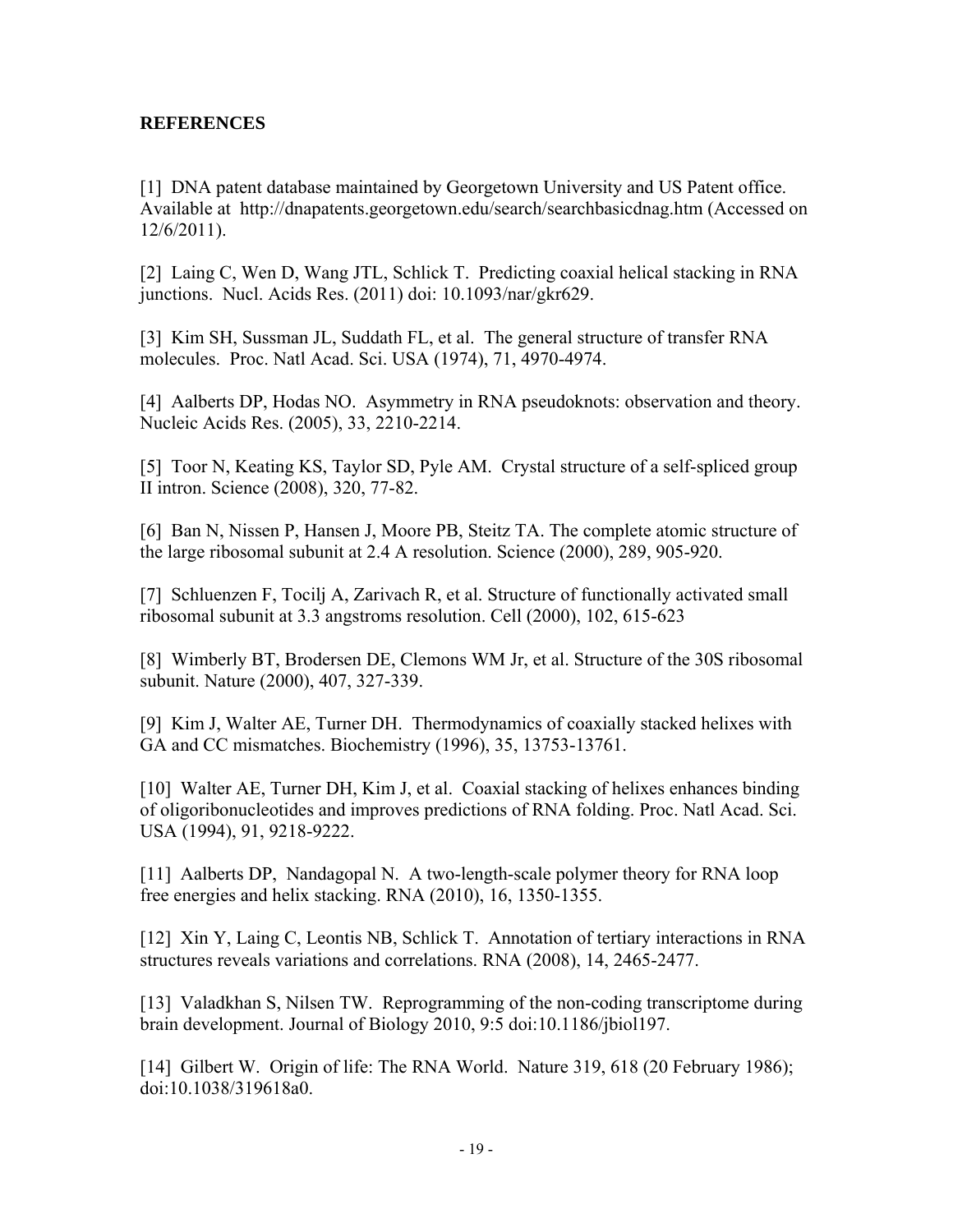[15] MicroRNA. ISSN:2211-5366 (Print) ISSN: 2211-5374 (Online) Volume 1, 2 Issues, 2012.

[16] Pyle AM, Shakked Z. The ever-growing complexity of nucleic acids: from small DNA and RNA motifs to large molecular assemblies and machines (Editorial overview). Current Opinion in Structural Biology 2011, 21:293-295.

[17] Leontis NB, Lescoute A, Westhof E. The building blocks and motifs of RNA architecture. Current Opinion in Structural Biology 2006, 16:279-287.

[18] Reiter NJ, Chan CW, Mondrago A. Emerging structural themes in large RNA molecules. Current Opinion in Structural Biology 2011, 21:319-326.

[19] Nawrocki EP, Kolbe DL, Eddy SR. Infernal 1.0: inference of RNA alignments. Bioinformatics, 25(10), 2009, 1335-1337.

[20] Griffiths-Jones S, Bateman A, Marshall M, Khanna A, Eddy SR. Rfam: an RNA family database. Nucleic Acids Research, 31, 2003, 439-441.

[21] Hooks KB, Griffiths-Jones S. Conserved RNA structures in the non-canonical Hac1/Xbp1 intron. Landes Bioscience Volume 8, Issue 4 July/August 2011, 552-556.

[22] He S, Liu S, Zhu H. The sequence, structure and evolutionary features of HOTAIR in mammals. BMC Evolutionary Biology 2011, 11:102 doi:10.1186/1471-2148-11-102.

[23] Silveira AC, Robertson KL, Lin B, et al. Identification of non-coding RNAs in environmental vibrios. Microbiology 2010 Aug; 156(Pt 8):2452-8.

[24] Wong TK, Lam TW, Sung WK, Yiu SM. Adjacent nucleotide dependence in ncRNA and order-1 SCFG for ncRNA identification. PLoS One 2010 Sep 28;5(9). pii: e12848.

[25] Sun Y, Buhler J, Yuan C. Designing filters for fast known ncRNA identification. IEEE/ACM Trans Comput Biol Bioinform. 2011 Nov 10.

[26] Byron K, Cervantes-Cervantes M, Wang JTL, Lin WC, Park Y. Mining roX1 RNA in Drosophila genomes using covariance models. Intl J Comp Bioscience Vol 1 No 1 2010.

[27] Berman HM, Westbrook J, Feng Z, et al. The Protein Data Bank. Nucleic Acids Res., 28, 235-242 2000.

 [28] Berman HM, Olson WK, Beveridge DL, et al. The Nucleic Acid Database: a comprehensive relational database of three-dimensional structures of nucleic acids. Biophys. J. 1992, 63, 751-759.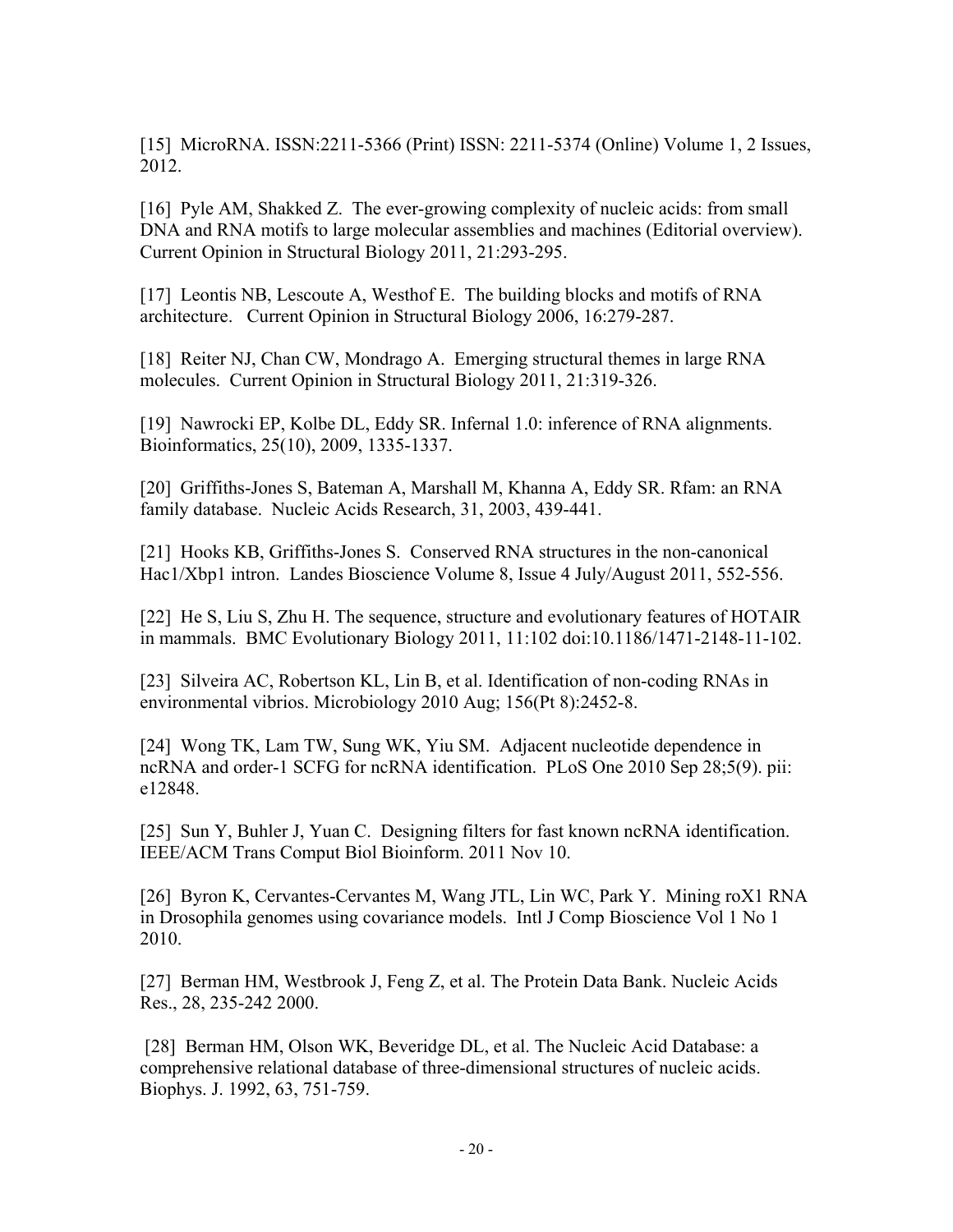[29] Diamond JM, Turner DH, Mathews DH. Thermodynamics of three-way multibranch loops in RNA. Biochemistry 2001 Jun 12;40(23):6971-81.

[30] Liu B, Diamond JM, Mathews DH, Turner DH. Fluorescence competition and optical melting measurements of RNA three-way multibranch loops provide a revised model for thermodynamic parameters. Biochemistry 2011 Feb 8;50(5):640-53.

[31] Laing C, Jung S, Iqbal A, Schlick T. Tertiary motifs revealed in analyses of higherorder RNA junctions. J Mol Biol. 2009 Oct 16;393(1):67-82.

[32] Laing C, Schlick T. Analysis of four-way junctions in RNA structures. J Mol Biol. 2009 Jul 17;390(3):547-59.

[33] Liaw A, Wiener M. Classification and regression by random forest. R News ISSN 1609-3631 Vol. 2/3, December 2002.

[34] Yang BS, Di X, Han T. Random forests classifier for machine fault diagnosis. Journal of Mechanical Science and Technology Volume 22, Number 9, 1716-1725, DOI: 10.1007/s12206-008-0603-6.

[35] Liu G, Liu J, Cui X, Cai L. Sequence-dependent prediction of recombination hotspots in Saccharomyces cerevisiae. J Theor Biol 2011 Oct 12;293C:49-54.

[36] Wang XF, Chen Z, Wang C, Yan RX, Zhang Z, Song J. Predicting residue-residue contacts and helix-helix interactions in transmembrane proteins using an integrative feature-based random forest approach. PLoS One 2011;6(10):e26767.

[37] Calle ML, Urrea V, Boulesteix AL, Malats N. AUC-RF: a new strategy for genomic profiling with random forest. Hum Hered 2011;72(2):121-32. doi: 10.1159/000330778.

[38] Maroco J, Silva D, Rodrigues A, Guerreiro M, Santana I, de Mendonga A. Data mining methods in the prediction of Dementia: a real-data comparison of the accuracy, sensitivity and specificity of linear discriminant analysis, logistic regression, neural networks, support vector machines, classification trees and random forests. BMC Research Notes 2011, 4:299 doi:10.1186/1756-0500-4-299.

[39] Statnikov1 A, Wang L, Aliferis CF. A comprehensive comparison of random forests and support vector machines for microarray-based cancer classification. BMC Bioinformatics 2008, 9:319doi:10.1186/1471-2105-9-319.

[40] Khalilia M, Chakraborty S, Popescu M. Predicting disease risks from highly imbalanced data using random forest. BMC Medical Informatics and Decision Making 2011, 11:51 doi:10.1186/1472-6947-11-51.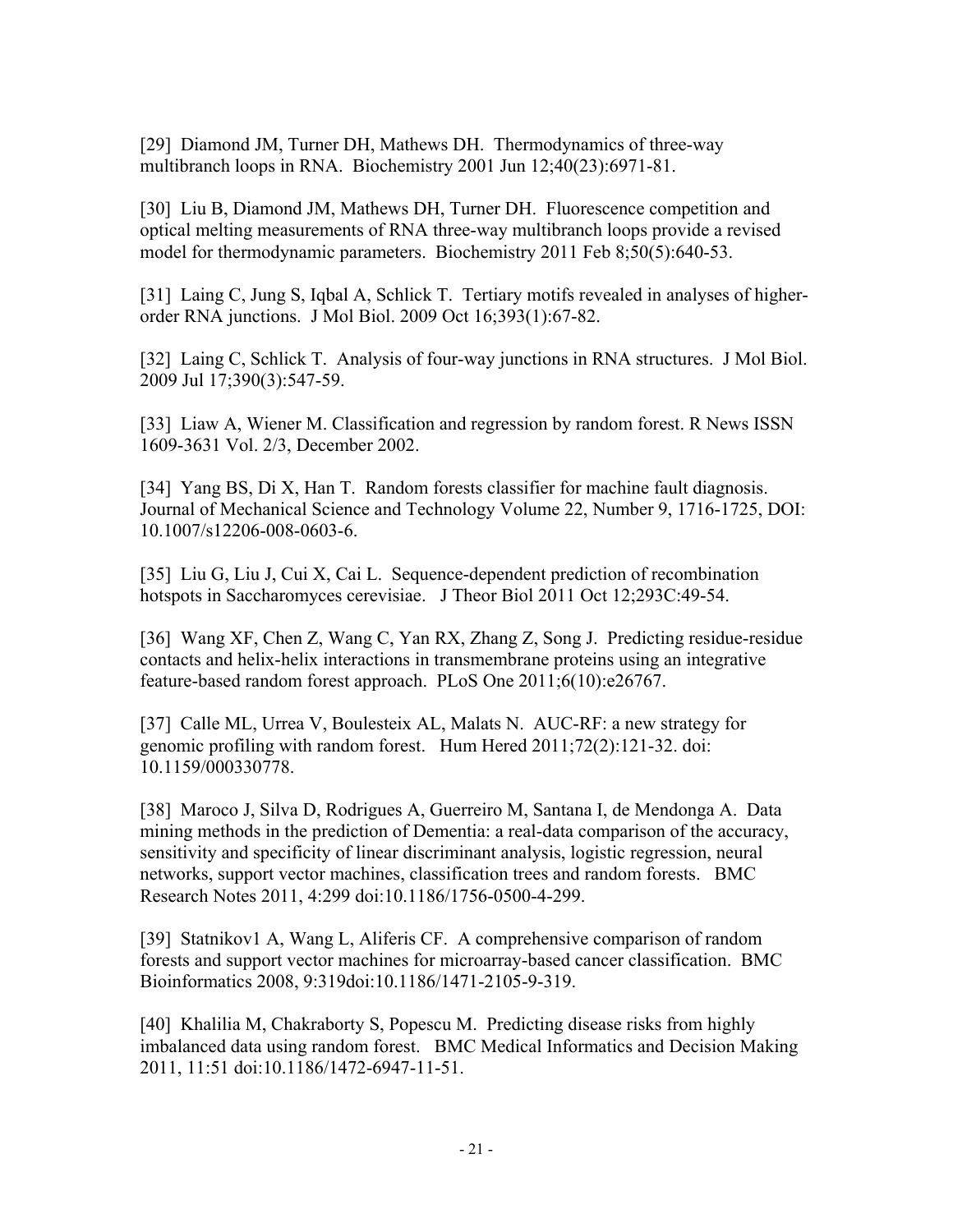[41] Xiao J, Tang X, Li Y, Fang Z, Ma D, He Y, Li M. Identification of microRNA precursors based on random forest with network-level representation method of stemloop structure. BMC Bioinformatics. 2011 May 17;12:165.

[42] Lawless O. Vaccine composition comprising methylated DNA and immunomodulatory motifs. US7884196, 2011.

[43] Seeman NC, Zheng J, Constantinou PE. Multidimensional organization of heteromolecules by robust DNA motifs. US7622567, 2009.

[44] Roca, A. Nucleic acids encoding mutants of MAW motifs of RecA protein homologs. US7294494, 2007.

[45] Barak LS, Oakley RH, Caron MG, et al. Nucleic acid encoding G-protein coupled receptor with modified DRY motif. US7279324, 2007.

[46] Kondorosi E, Cebolla A, Kondorosi A. Plant protein with repeated WD40 motifs, nucleic acid coding for said protein, and uses thereof. US7101712, 2006.

[47] Alliel PM, Perin JP, Rieger F. Nucleic sequence and deduced protein sequence family with human endogenous retroviral motifs, and their uses. US16919438, 2005

[48] Roca, A. Mutants of MAW motifs of RecA protein homologs, methods of making them, and their uses. US6774213, 2004.

[49] Prescott, CD. Methods for the characterization and selection of RNA target motifs that bind compounds of pharmaceutical use. US6355426, 2002.

[50] Ludwig J, et al. Compositions inducing cleavage of RNA motifs. US6300483, 2001.

[51] Lescoute A, Westhof E. Topology of three-way junctions in folded RNAs. RNA 2006 Jan;12(1):83-93.

[52] Yang H, Jossinet F, Leontis N, et al. Tools for the automatic identification and classification of RNA base pairs. Nucleic Acids Res. 2003 Jul 1;31(13):3450-60.

[53] Jossinet F, Westhof E. Sequence to Structure (S2S): display, manipulate and interconnect RNA data from sequence to structure. Bioinformatics (2005), 21(15):3320- 1.

[54] Darty K, Denise A, Ponty Y. VARNA: interactive drawing and editing of the RNA secondary structure. Bioinformatics. 2009 Aug 1;25(15):1974-5. Epub 2009 Apr 27.

[55] Jmol: an open-source Java viewer for chemical structures in 3D. Available at http://www.jmol.org/ (Accessed on 12/14/2011).